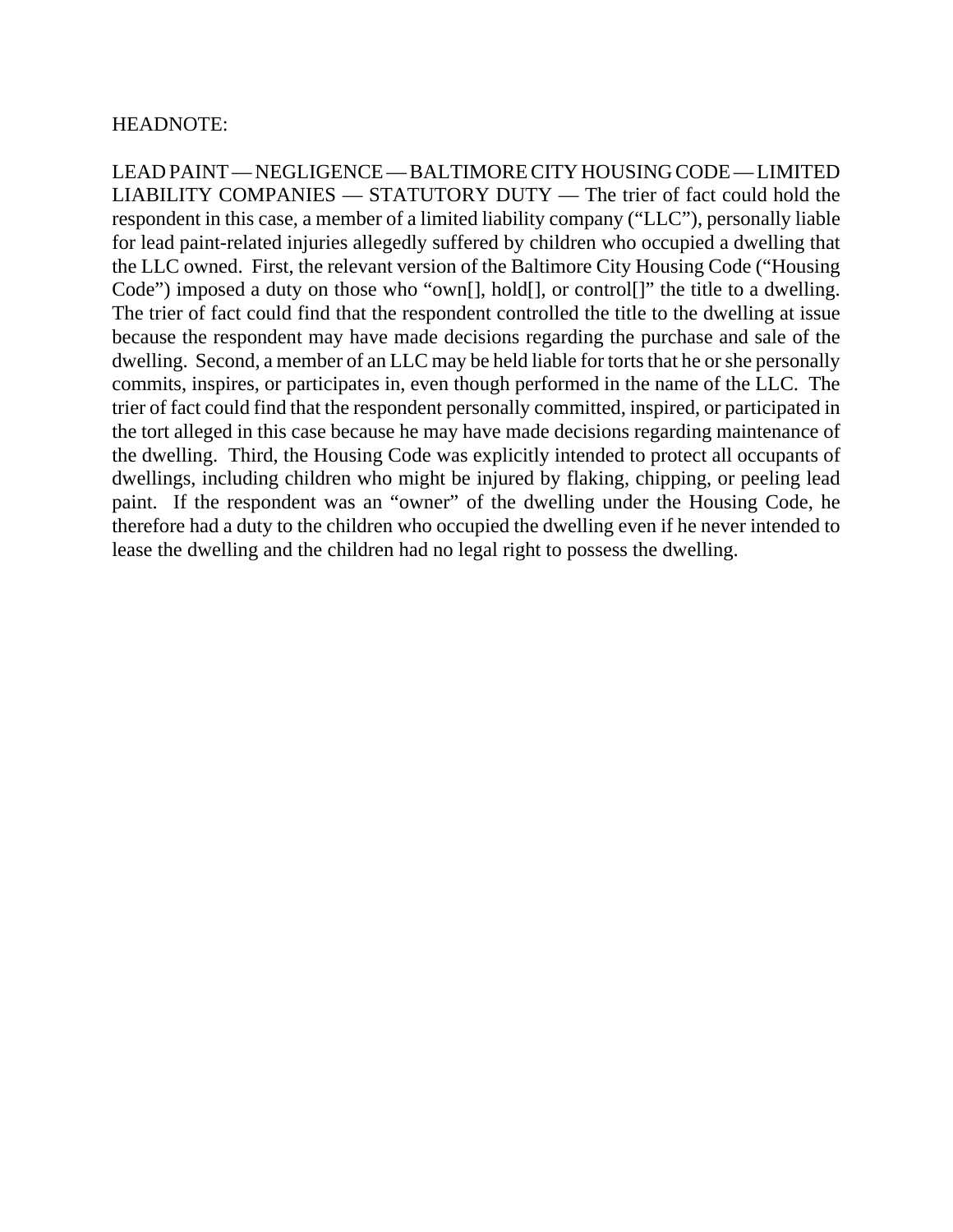# IN THE COURT OF APPEALS OF MARYLAND

No. 46

September Term, 2009

MONICA ALLEN, Individually, etc., et al.

v.

# JAY DACKMAN

Bell, C.J. Harrell Battaglia Greene Murphy Barbera Adkins,

JJ.

Opinion by Greene, J. Harrell, and Adkins, JJ., Dissent.

Filed: March 22, 2010

Petitioners, Monica Allen and Shantese Thomas, by their mother and next-friend,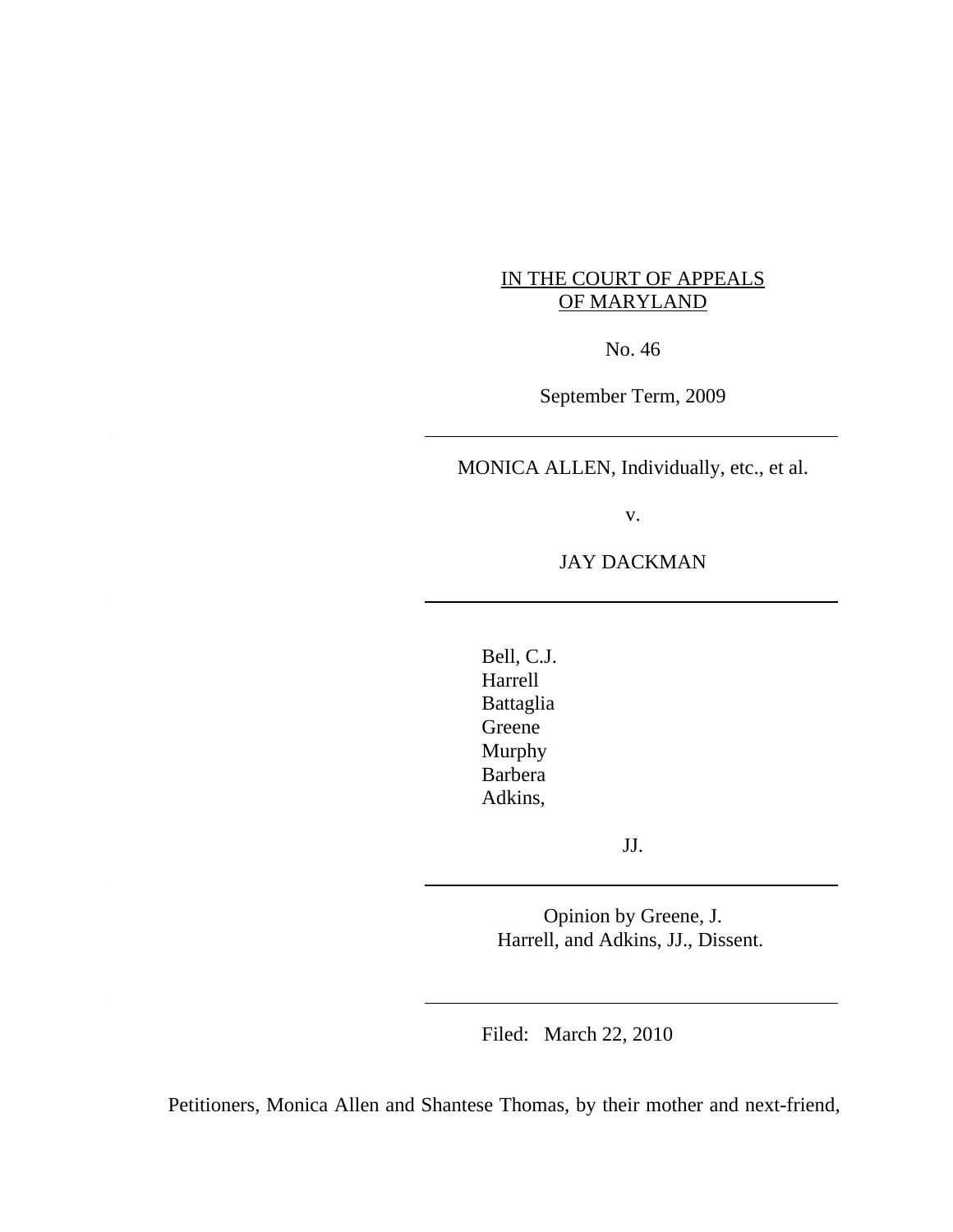Monica D. Allen,<sup>1</sup> allege that they suffered injuries caused by lead paint while living at a property owned by Hard Assets, LLC ("Hard Assets"). We have been asked to determine whether Jay Dackman ("Respondent"), a member of Hard Assets when it owned the property,<sup>2</sup> may be held liable for these alleged injuries. Respondent's involvement with the property was limited, as he never visited the property and only dealt with the property through Hard Assets. In addition, Respondent and Hard Assets never intended to lease the property to anyone, were unaware that Petitioners were occupying the property until after Hard Assets acquired it, and successfully took legal action to remove Petitioners from the property. The trial court granted summary judgment in favor of Respondent, concluding that he could not be held liable as a matter of law, and the Court of Special Appeals affirmed that judgment.

<sup>&</sup>lt;sup>1</sup> Monica D. Allen also alleged injuries of her own stemming from the injuries allegedly suffered by Monica Allen and Shantese Thomas.

<sup>&</sup>lt;sup>2</sup> Hard Assets, LLC ("Hard Assets"), is a limited liability company ("LLC"). An LLC is "a permitted form of unincorporated business organization which is organized and existing under" Title 4A of the Corporations and Associations Article. Md. Code (1975, 2007 Repl. Vol.), § 4A-101(l) of the Corporations & Associations Article.

Jay Dackman ("Respondent") was a member of Hard Assets and was responsible for managing its day-to-day affairs during the time period relevant to this case. A member of an LLC is "a person with an interest in a limited liability company with the rights and obligations specified under" Title 4A of the Corporations and Associations Article. § 4A-101(n) of the Corporations & Associations Article. A member of an LLC is not "personally liable for the obligations of the limited liability company, whether arising in contract, tort or otherwise, solely by reason of being a member of the [LLC]." § 4A-301 of the Corporations & Associations Article. As discussed in this opinion, however, a member of an LLC is liable for torts he or she "personally commit[s], or which [he or she] inspire[s] or participate[s] in, even though performed in the name of an artificial body." *Metromedia v. WCBM Maryland*, 327 Md. 514, 519-22, 610 A.2d 791, 794-95 (1992) (quoting *Tedrow v. Deskin*, 265 Md. 546, 550, 290 A.2d 799, 802-03 (1972)).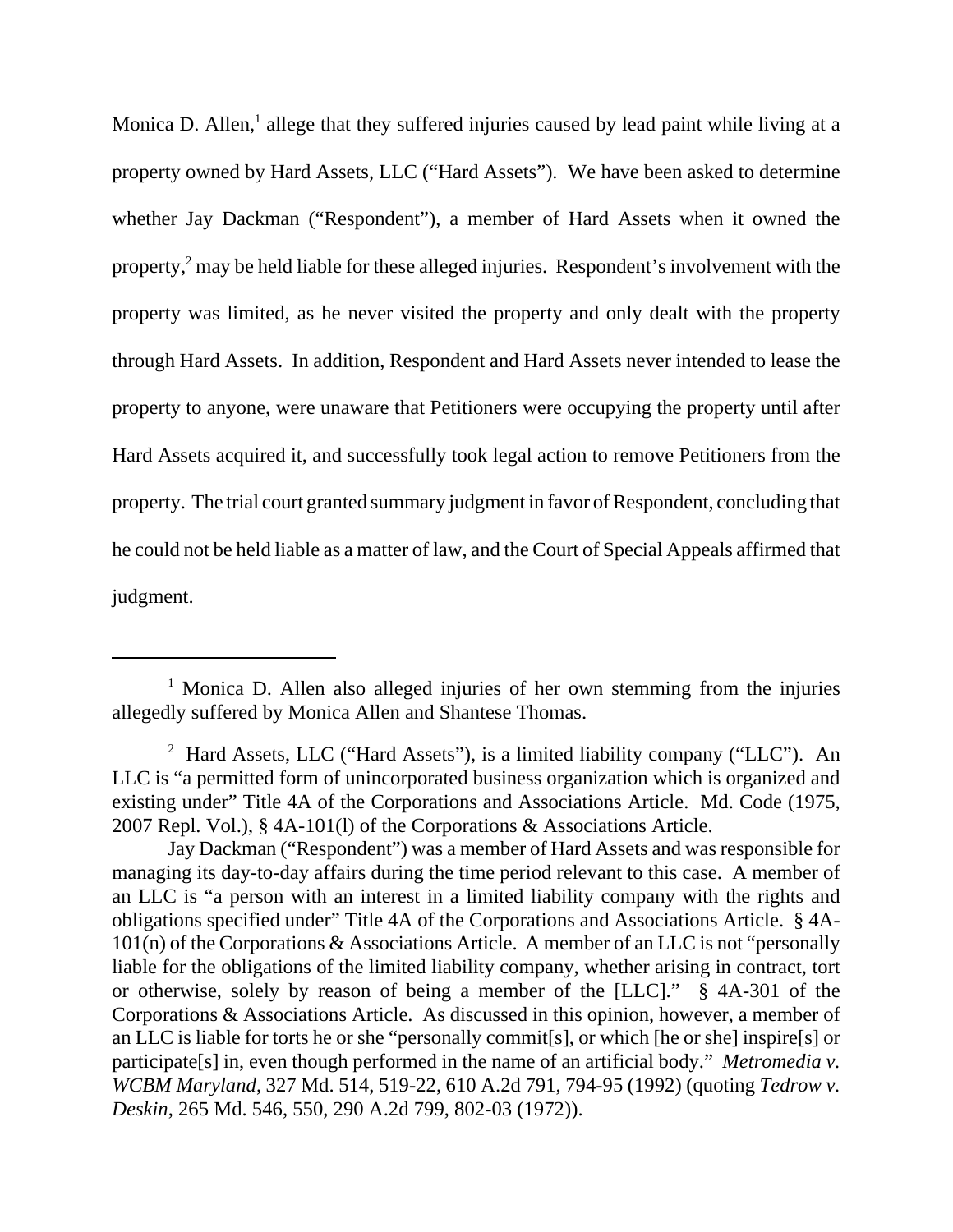Contrary to the position taken by the Circuit Court and the Court of Special Appeals, we conclude that Respondent could be held liable on the basis of the facts alleged in this case. The Baltimore City Housing Code<sup>3</sup> ("Housing Code") imposed liability on, among other entities, any individual who "owns, holds, or controls" the title to a dwelling. Under the facts of this case, a reasonable trier of fact could find that Respondent controlled the title to the property at issue. A reasonable trier of fact could also find that Respondent personally committed, inspired, or participated in the tort alleged in this case, which would make him personally liable for Petitioners' alleged injuries, even though he was acting as a member of a limited liability company ("LLC"). Finally, we hold that Respondent owed a duty to Petitioners under the Housing Code, even assuming that Petitioners had no legal right to possess the property and that neither Respondent nor Hard Assets intended to lease the property. We therefore conclude that the trial court should not have granted Respondent's motion for summary judgment.

**I.**

<sup>&</sup>lt;sup>3</sup> When we refer to the Baltimore City Housing Code ("Housing Code") in this opinion, we are referring to the Housing Code as it existed during the time period applicable to this case: March 16, 2000, to October 23, 2000. In 2002, the Baltimore City Council ("City Council") repealed Division V of Article 13 of the Baltimore City Code, which comprised the Housing Code. Balt. City Code (2000, 2003 Supp.), Art. 13, Division V. The City Council subsequently enacted the Building, Fire, and Related Codes of Baltimore City, which includes a Property Management Code that now addresses many of the topics that were addressed in the Housing Code. Balt. City Code, Art. 13, Division V. This opinion is not intended to be an interpretation of this newer code.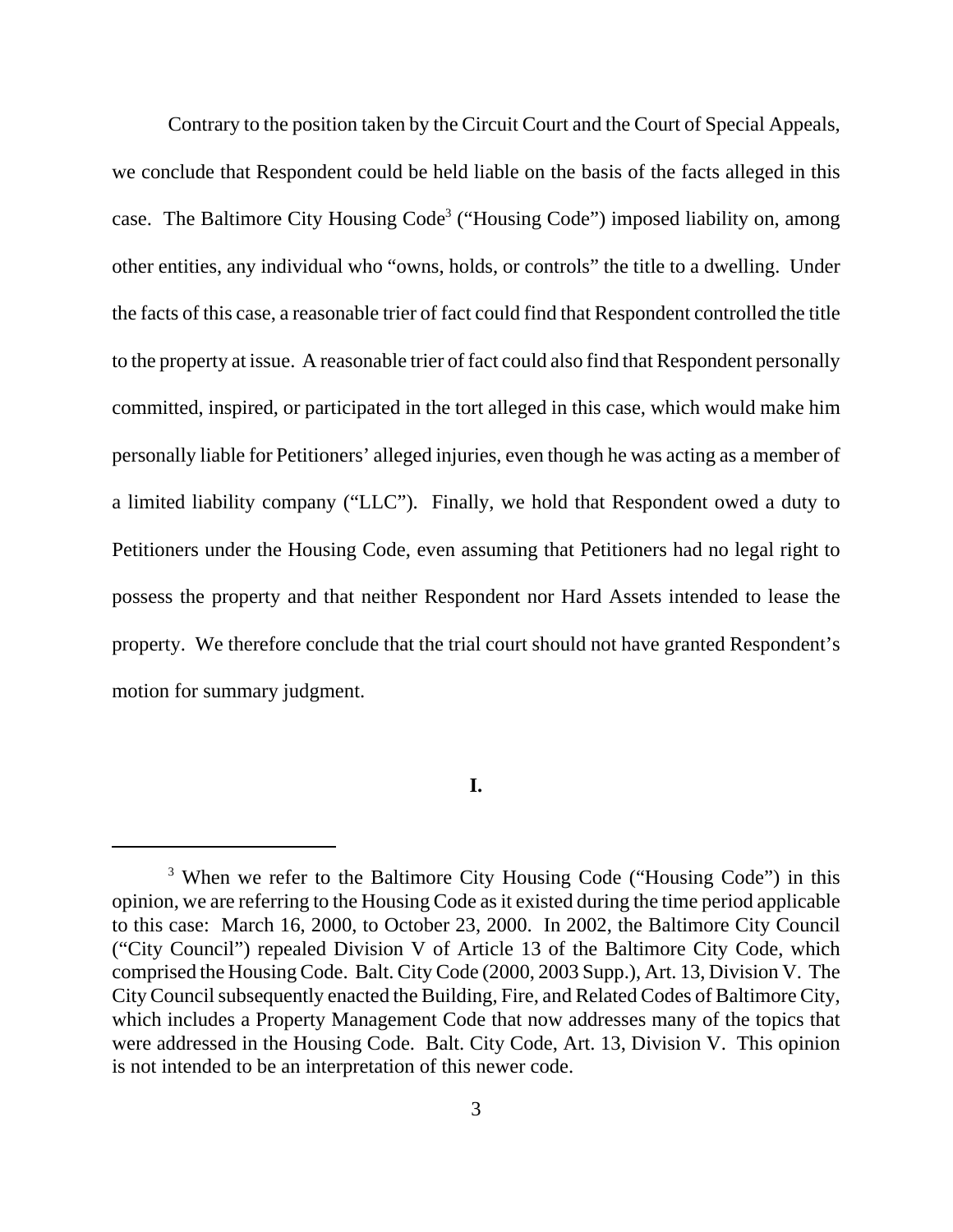### **Procedural History**

This case originated in the Circuit Court for Baltimore City. Monica D. Allen filed suit against Respondent, Hard Assets, and others<sup>4</sup> on behalf of two minors, Monica Allen and Shantese Thomas ("Petitioners"). Petitioners alleged that they had been injured by leadbased paint while they lived at 3143 Elmora Avenue ("the property"). They further alleged that Respondent and Hard Assets, as owners of the property at some time when they lived there, had violated the Maryland Consumer Protection Act ("CPA") and had negligently failed to maintain the property.<sup>5</sup>

 Respondent filed a motion for summary judgment on June 20, 2005, arguing that he could not be held personally liable as a matter of law. The trial court granted Respondent's motion. Petitioners subsequently filed a timely notice of appeal to the Court of Special Appeals, challenging the grant of summary judgment as to Respondent. The intermediate appellate court affirmed the trial court's judgment, concluding that Respondent could not be

<sup>&</sup>lt;sup>4</sup> Only Petitioners' claims against Respondent are before this Court.

<sup>&</sup>lt;sup>5</sup> In their complaint, Petitioners alleged a number of injuries that they claim were caused by exposure to lead paint. The allegations relevant to our decision were that Monica Allen and Shantese Thomas, the infant petitioners, had suffered injuries due to Respondent's "failing to properly maintain the common areas of the dwelling so as to be free of loose, flaking lead based paint . . . ." Petitioners also alleged that Monica D. Allen had suffered injuries "as a result of the wrongful and negligent acts and omissions of" Respondent.

In regard to Respondent's personal liability, Petitioners alleged that Respondent "owned and/or controlled and/or managed" the property, or that Respondent, "if sued in the capacity of a present or former corporate officer of a corporation, which owned [the property], did personally participate in, inspire and/or induce the tortious acts or omissions . . . ."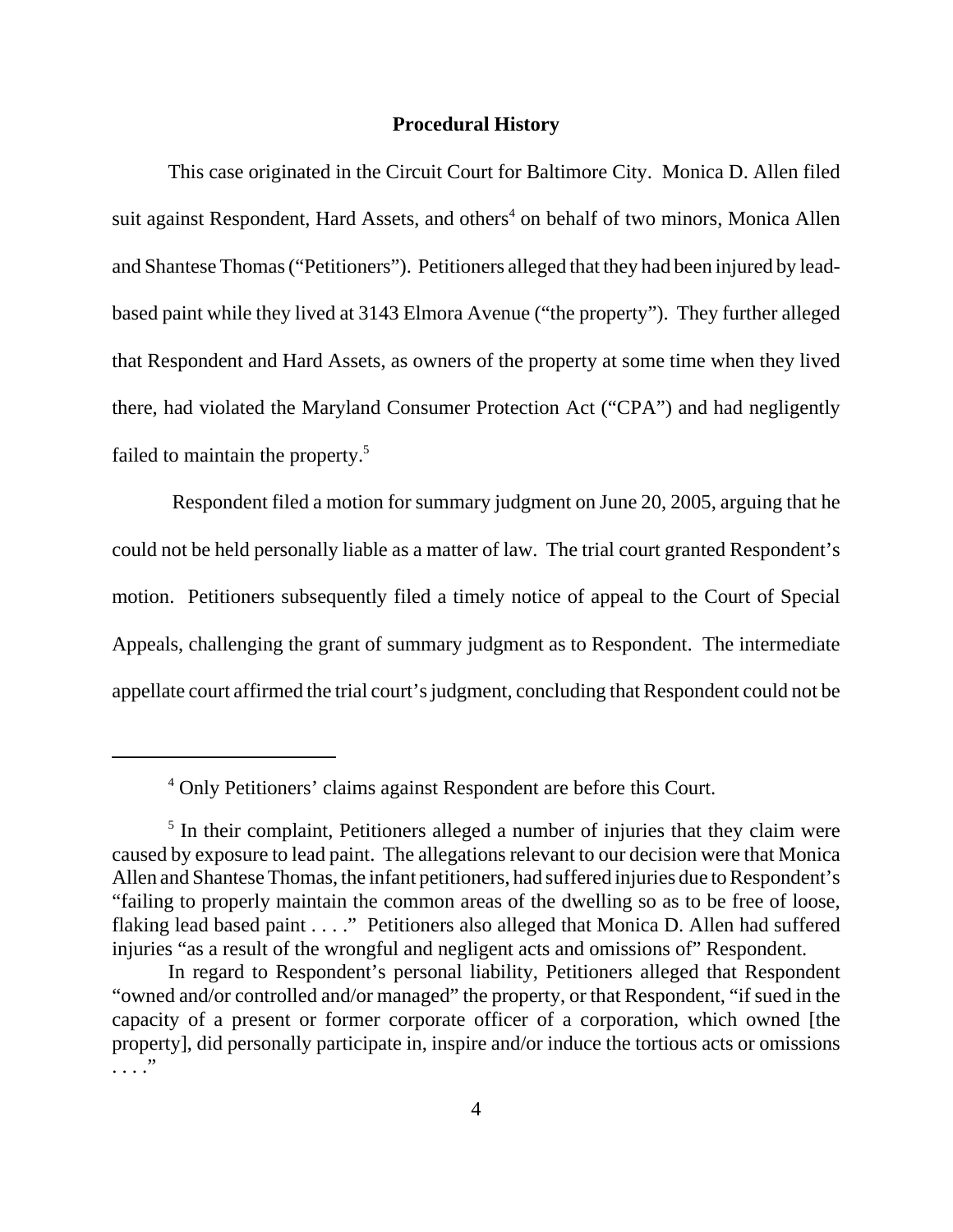held liable for negligence, as a matter of law, because he was not an "owner" or "operator" of the property as defined by the Housing Code and because he could not be held liable for the negligence allegedly committed by Hard Assets, an LLC. The intermediate appellate court also concluded that Respondent could not be held liable under the CPA because neither he nor Hard Assets had entered into a lease with Petitioners or their family. In regard to the Housing Code issue, Petitioners subsequently petitioned this Court for a writ of certiorari, which we granted. *Allen v. Dackman*, 408 Md. 487, 970 A.2d 892 (2009).

#### **Facts**

The events that led to this suit are not in dispute. We shall therefore adopt the

statement of the facts set forth by the Court of Special Appeals in its opinion below:

Monica Allen was born on September 8, 1996, and Shantese Thomas was born on January 23, 1998. Sometime in 1999, [Petitioners] moved into the property in question, where the children's grandmother, Tracy Allen ("Ms. Allen"), had been residing since the summer of 1998. According to Ms. Allen, before she moved into the property, she entered into a lease with Mildred Thompkins, the owner of record at that time. Ms. Thompkins was still the owner of record when [Petitioners] moved into the property in 1999.

Ms. Thompkins later failed to pay taxes on the property and on March 16, 2000, Hard Assets acquired the property from Ms. Thompkins in lieu of the foreclosure. [Respondent] was one of two members of Hard Assets. Over the course of [Respondent's] 15 years in purchasing tax liens, it was his practice to sell the properties he acquired "as is," rather than keeping them as rental properties. Therefore, when Hard Assets obtained title, it did not intend to lease the property, nor were its members aware that [Petitioners] or Ms. Allen were living at the property.

Once Hard Assets became aware that [Petitioners] and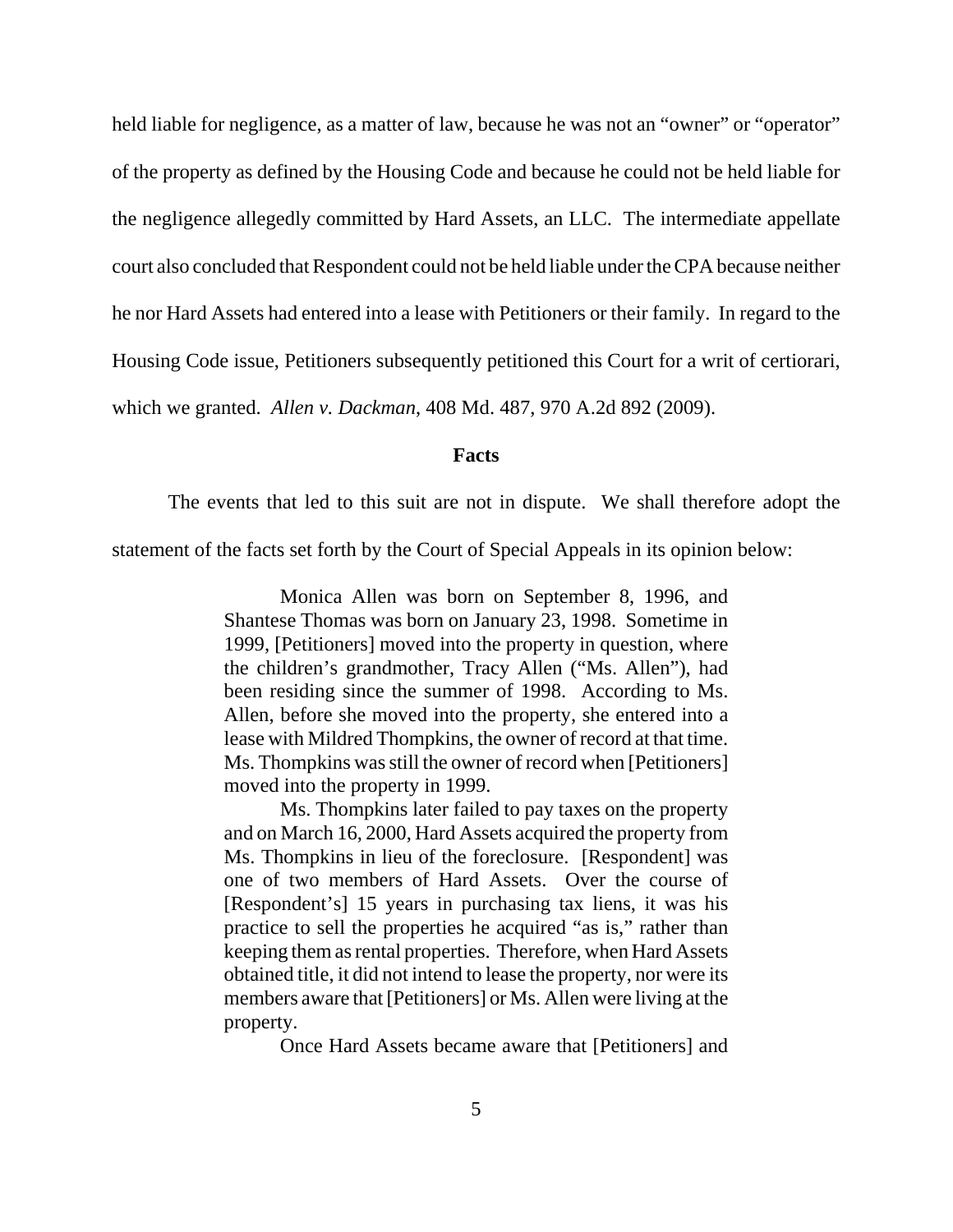Ms. Allen were residing at the property, Hard Assets advised them that they were not supposed to be there. Hard Assets informed [Petitioners] and Ms. Allen that they had 30 days to vacate the premises. After 30 days, [Petitioners] and Ms. Allen had not vacated the property. On June 27, 2000, Hard Assets filed a forcible entry and wrongful detainer complaint against Ms. Allen in the District Court for Baltimore City to have her and [Petitioners] removed from the property. [Respondent] signed the complaint on behalf of Hard Assets.

On August 18, 2000, judgment was entered in favor of Hard Assets when the district court found that Ms. Allen was wrongfully in possession of the property. Thereafter, Ms. Allen and [Petitioners] continued to stay in the property, and on September 28, 2000, a petition for warrant of restitution was filed. That petition was subsequently granted, and Ms. Allen and [Petitioners] were forcibly removed from the property on or about October 23, 2000.

Hard Assets sold the property on March 16, 2001. During the one-year period that it held title to the property, Hard Assets did not receive rent nor did it file collections for rent. Likewise, Ms. Allen did not pay rent to Hard Assets. Ms. Allen did not speak to Hard Assets or its representatives, and was not aware of who Hard Assets was. Similarly, Monica D. Allen did not know Hard Assets or [Respondent].

From March 16, 2000 to March 16, 2001, [Respondent] was responsible for running the day-to-day business affairs of Hard Assets. The majority of the business involved the "as is" sale of properties that were purchased and acquired through tax liens. [Respondent] never set foot inside the property.

While residing at the property, each of the minor children suffered elevated blood-lead levels. Some of their elevated levels occurred before Hard Assets acquired the property, and some occurred after Hard Assets sold the property. Both minor children suffered from their highest blood-lead levels while Hard Assets held legal title to the property. As a result, [Petitioners] filed a complaint against Hard Assets and [Respondent] on June 11, 2002.

On June 20, 2005, [Respondent] filed a motion for summary judgment, asserting that he could not be held individually liable because: (1) he did not lease the property to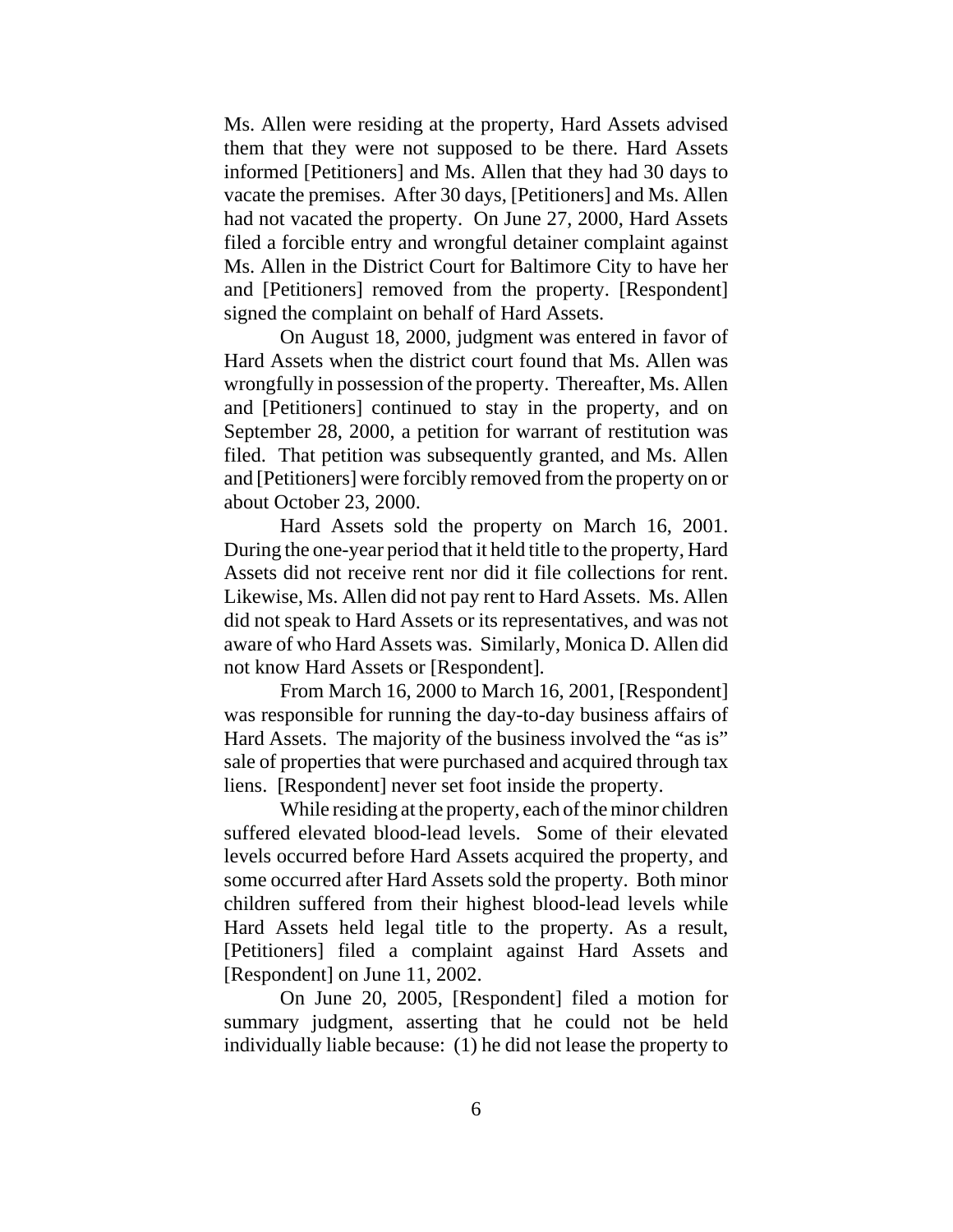[Petitioners]; (2) he was a member of Hard Assets, a limited liability company; (3) he had no knowledge of the alleged tort; and (4) he could not be held liable under the CPA.

*Allen v. Dackman*, 184 Md. App. 1, 2-6, 964 A.2d 210, 212-13 (2009) (footnote omitted).

The trial court granted Respondent's motion for summary judgment, concluding that Respondent could not be held personally liable for any claims asserted by Petitioners and that there was no evidence showing that Respondent had a landlord-tenant relationship with Petitioners or their family. Petitioners noted a timely appeal to the Court of Special Appeals, which affirmed the judgment of the trial court. *Allen*, 184 Md. App. at 10, 964 A.2d at 215. As to the request for *certiorari* filed in this Court, Petitioners present only one question, which we have reformulated:<sup>6</sup>

> Was the lower court incorrect in affirming summary judgment in favor of Respondent because he did not own, hold, or control title to the property at issue in this case?

After receiving briefs and hearing arguments from both parties,<sup>7</sup> we shall answer this

<sup>&</sup>lt;sup>6</sup> In their petition for certiorari, Petitioners presented this question:

Does a person need to possess "the legal right to sell and convey title to [a] property" in order to be an "owner" as that term is defined by the Baltimore City Housing Code.

<sup>7</sup> We also received a joint *amicus curiae* brief from the Maryland Multi-Housing Association, the Property Owners Association of Greater Baltimore, Inc., the Maryland Association of Realtors, the Apartment and Office Building Association, and the Property Owners Association of Maryland, Inc. ("Amici").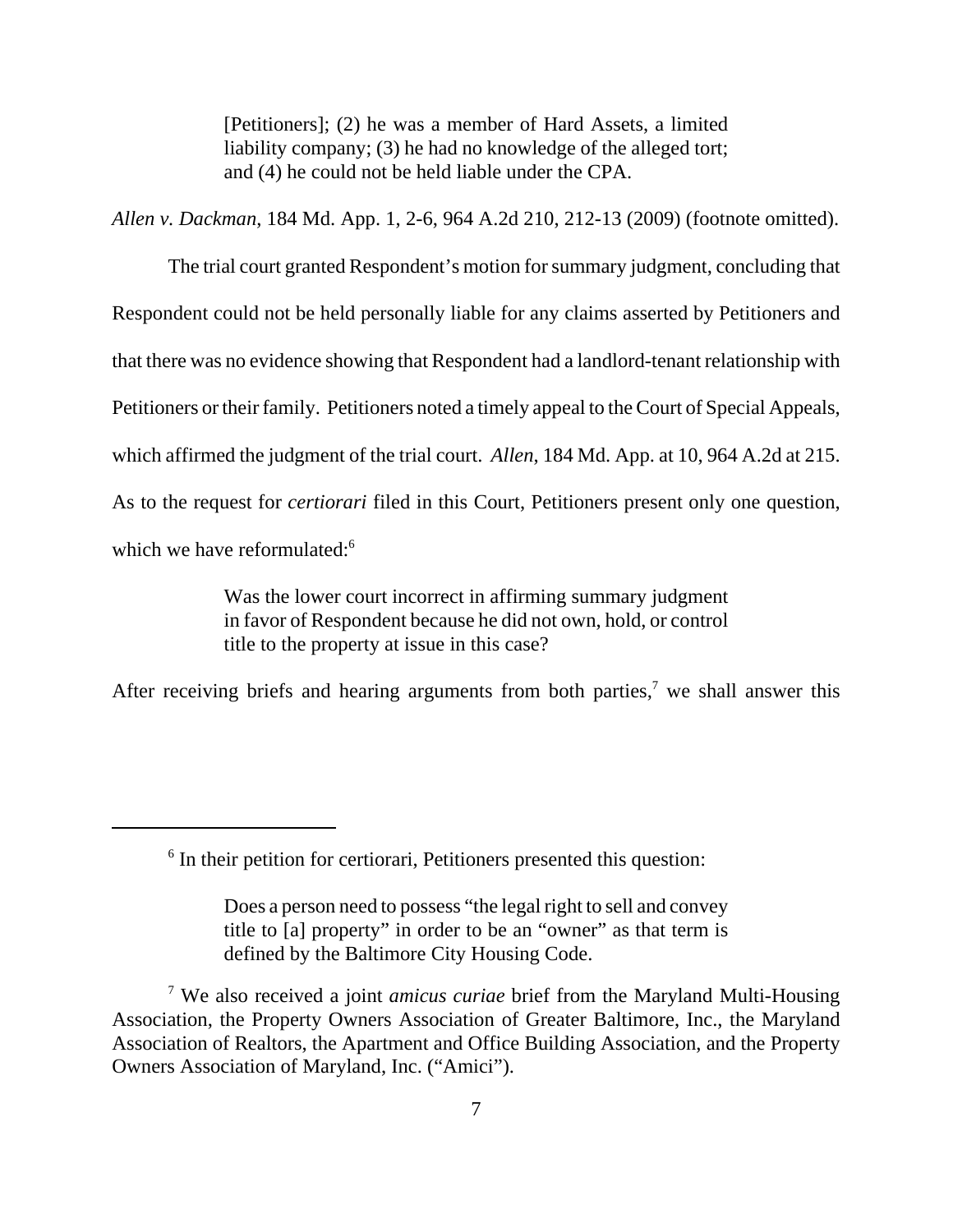question in the affirmative.<sup>8</sup>

#### **II.**

### **Discussion**

To decide this case, we must interpret the Housing Code and determine whether Respondent could be held individually liable for Petitioners' alleged injuries. The parties agree that Respondent was a member of, and managed the day-to-day affairs of, Hard Assets when it owned the property. The parties also agree that Hard Assets owned the property for some of the time when Petitioners lived there. Respondent argues, however, that he cannot be held liable for Petitioners' alleged injuries because he has no personal liability for those injuries and because he owed no duty to Petitioners. The trial court and the Court of Special Appeals both agreed with Respondent, holding that, as a matter of law, Respondent could not be held liable. We disagree. Instead, we hold that Respondent could be held liable for Petitioners' injuries because a reasonable trier of fact could find that he was an "owner" of the property, as the Housing Code defined that term, and could find that he personally committed, inspired, or participated in the tort alleged in this case. We also hold that if the trier of fact finds that Respondent was an "owner" of the property, as the Housing Code defined that term, then Respondent owed a duty to Petitioners under the Code. Accordingly,

<sup>&</sup>lt;sup>8</sup> We have not been asked to consider whether the Court of Special Appeals correctly affirmed the trial court's grant of summary judgment in regard to Petitioners' claim under the Maryland Consumer Protection Act.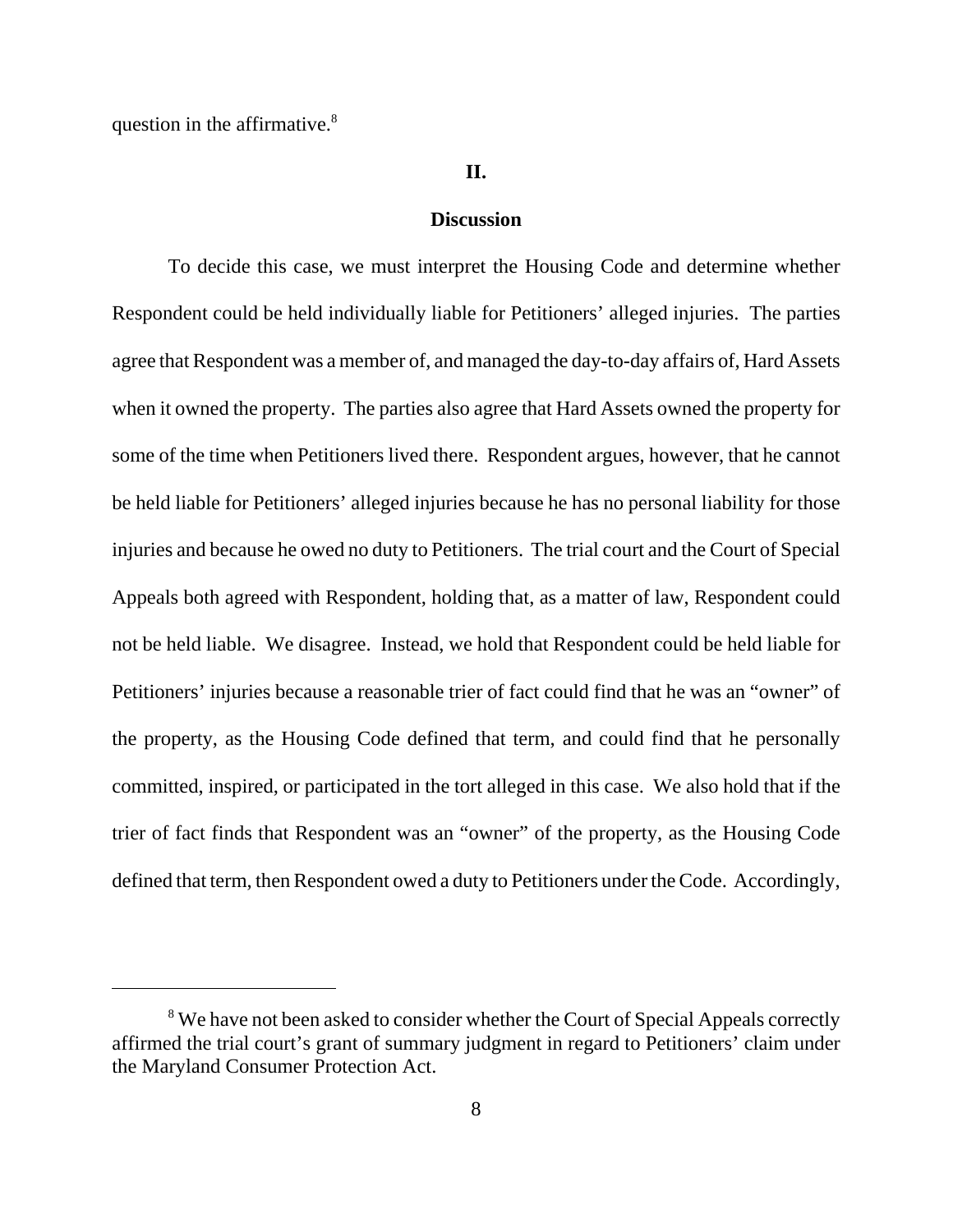we conclude that the trial court erred when it granted summary judgment in favor of Respondent.

This case primarily involves a question of statutory construction. We explained our

approach to statutory construction in a case involving statutory language almost identical to

the language at issue in this case. We said:

The goal with which we approach the interpretation of a statute is to determine the intention of the Legislature in enacting it. The rules governing the conduct of that search are well settled and have been stated by this Court on many occasions . . . .

We begin our analysis by reviewing the pertinent rules [of statutory construction]. Of course, the cardinal rule is to ascertain and effectuate legislative intent. To this end, we begin our inquiry with the words of the statute and, ordinarily, when the words of the statute are clear and unambiguous, according to their commonly understood meaning, we end our inquiry there also.

Where the statutory language is plain and unambiguous, a court may neither add nor delete language so as to reflect an intent not evidenced in that language, nor may it construe the statute with forced or subtle interpretations that limit or extend its application. Moreover, whenever possible, a statute should be read so that no word, clause, sentence or phrase is rendered superfluous or nugatory.

We have also recognized that a statute whose terms are unambiguous when considered by itself, may be rendered ambiguous when viewed in light of a related statute or when it is part of a larger statutory scheme. The application of these canons to the interpretation of the statute at issue produces a clear, logical and predictable result.

*Dyer v. Warren Real Estate*, 371 Md. 576, 580-82, 810 A.2d 938, 941-42 (2002) (citations

and quotations omitted).

With these principles in mind, we begin our interpretation of the Housing Code by

considering the intent of the Baltimore City Council ("City Council") in enacting it. By its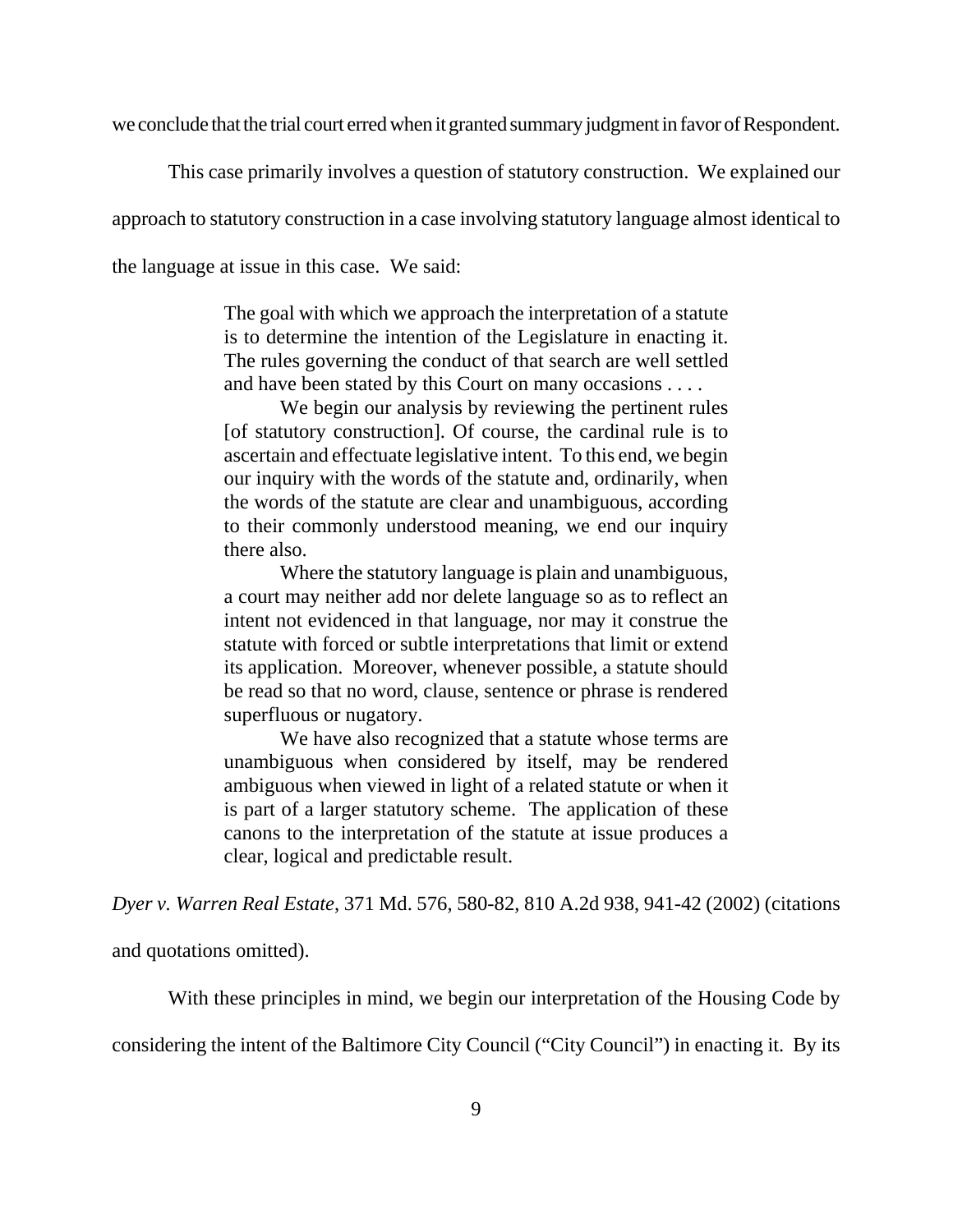own terms, the Housing Code was intended, among other things, to "establish and maintain basic minimum requirements, standards, and conditions essential for the protection of the health, safety, morals, and general welfare of the public and of the owners and occupants of dwellings in the City of Baltimore," to "establish minimum standards governing the condition, use, operation, occupancy, and maintenance of dwellings . . . in order to make dwellings safe, sanitary, and fit for human habitation," and to "fix certain responsibilities and duties of owners, operators, agents, and occupants of dwellings." Balt. City Code (2000, 2002 Supp.), Art. 13, § 103(a). An "occupant," identified in these provisions as being protected by the Code, was defined as "the person who actually uses or has possession of the premises." Balt. City Code, Art. 13, § 105(gg). The Housing Code also provided that it was "the intention of the Mayor and City Council that this Code be liberally construed to effectuate [its] purposes . . . ." Balt. City Code, Art. 13, § 103(b). By its terms, it declared that it was "remedial and essential to the public interest." Balt. City Code, Art. 13, § 103(b). Specifically regarding the application of the Housing Code to lead paint injuries, we have explained that the Code was enacted "to protect children from lead paint poisoning by putting [owners] on notice of conditions which could enhance the risk of such injuries." *Brown v. Dermer*, 357 Md. 344, 367, 744 A.2d 47, 60 (2000), *overruled in part on other grounds by Brooks v. Lewin Realty*, 378 Md. 70, 835 A.2d 616 (2003).

To carry out these purposes, the Housing Code established liability for entities that failed to follow the Code's requirements. In *Brooks*, we discussed extensively the proof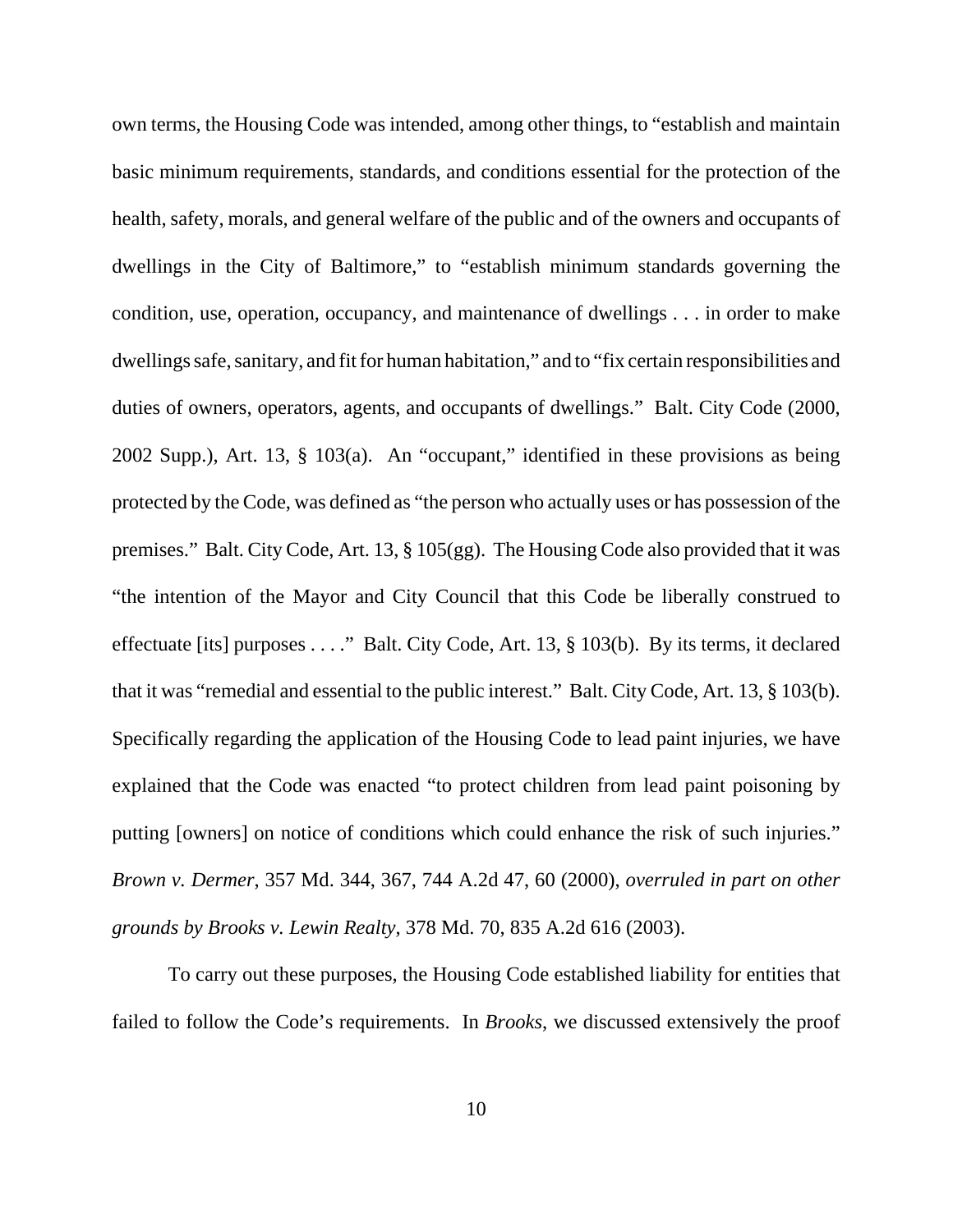required to establish liability for negligence based on violations of the Housing Code. We explained the common law rule that a plaintiff may establish a *prima facie* case of negligence by showing: "(a) the violation of a statute or ordinance designed to protect a specific class of persons which includes the plaintiff, and (b) that the violation proximately caused the injury complained of." *Brooks*, 378 Md. at 79, 835 A.2d at 621; *see also Polakoff v. Turner*, 385 Md. 467, 475-77, 869 A.2d 837, 843 (2005) (reaffirming *Brooks*). If a plaintiff establishes these two elements, there is "sufficient evidence to warrant the court in submitting the case to the jury on the question of the [defendant's] negligence."<sup>9</sup> Brooks, 378 Md. at 79, 835 A.2d at 621 (quoting *Crunkilton v. Hook*, 185 Md. 1, 4, 42 A.2d 517, 519 (1945)). Proving these two elements does not establish negligence *per se*, however, as the trier of fact must then "evaluate whether the actions taken by the defendant were reasonable under all the circumstances." *Brooks*, 378 Md. at 79, 835 A.2d at 621; *see also Polakoff*, 385 Md. at 480-81, 869 A.2d at 845-46 (explaining the reasonableness inquiry in a case of alleged negligence under the Housing Code).

The Housing Code established the class of individuals who were required to follow the Code's provisions. According to the Code, any "owner or operator of a property subject

<sup>9</sup> In *Brooks v. Lewin Realty*, 378 Md. 70, 80, 835 A.2d 616, 622 (2003), we rejected the requirement that knowledge of a violation of the Housing Code was "part of the tort plaintiff's burden of proof" when the plaintiff had "established that there was a statutory violation." We explicitly overruled a line of cases, beginning with *Richwind v. Brunson*, 335 Md. 661, 645 A.2d 1147 (1994), in which we had interpreted the Housing Code to require that owners or operators have notice of a Housing Code violation before they could be held liable for injuries that the violation caused. *Brooks*, 378 Md. at 72, 835 A.2d at 617.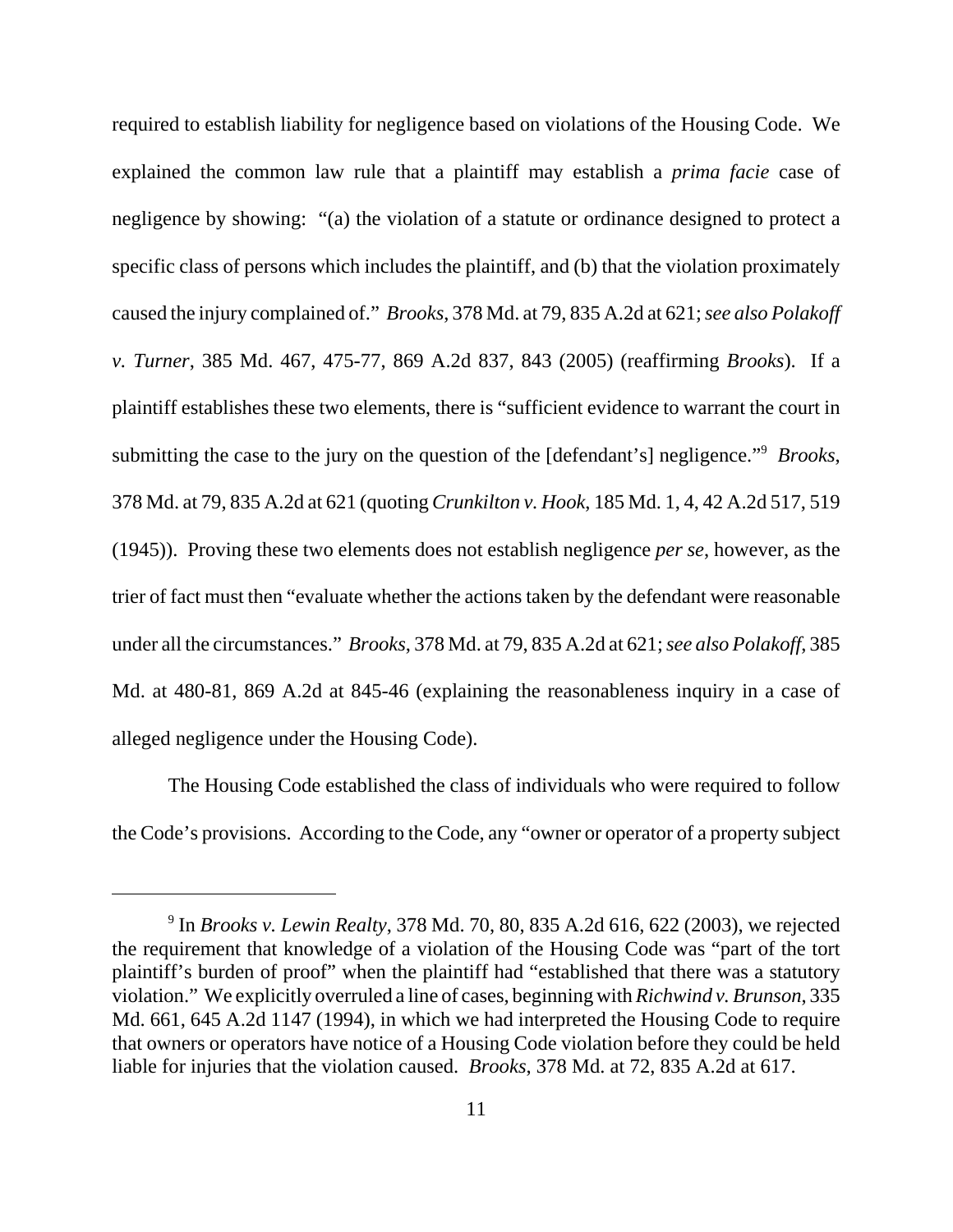to this Code shall be responsible for compliance with all of the provisions of the Code."10 Balt. City Code, Art. 13, § 310(a). The Code defined an "owner" as "any person, firm, corporation . . . who . . . owns, holds, or controls the whole or any part of the freehold or leasehold title to any dwelling or dwelling unit, with or without accompanying actual possession thereof . . . ." Balt. City Code, Art. 13, § 105(jj). The Housing Code also set forth a variety of requirements that owners and operators were obligated to meet in regard to dwellings. The requirement at issue in the present case was set forth in § 702 of the Code, which stated that "every building . . . used or occupied as a dwelling . . . be kept in good repair, in safe condition, and fit for human habitation." Balt. City Code, Art. 13, § 702(a). One component of this "good repair and safe condition" requirement was that "[a]ll walls, ceilings, woodwork, doors and windows shall be kept clean and free of any flaking, loose, or peeling paint and paper." Balt. City Code, Art. 13, § 703(c)(3).

# **"Owner" Under the Housing Code**

Our first determination in this case is whether Respondent was an "owner" of the property as that term was defined in the Housing Code. Respondent argues that he could not have been an owner of the property because there is no evidence that he personally had the ability to purchase and sell the property or that he changed or affected the condition of the

<sup>&</sup>lt;sup>10</sup> The Housing Code defined an "operator" as "any person who has charge, care, or control of a building . . . in which dwelling units . . . are let or offered for occupancy" and included any person "managing or operating such building or part thereof." Balt. City Code (2000, 2002 Supp.), Art. 13, § 105(hh). We express no opinion on whether Respondent may have been an operator of the property because Petitioners have explicitly chosen not to advance that argument.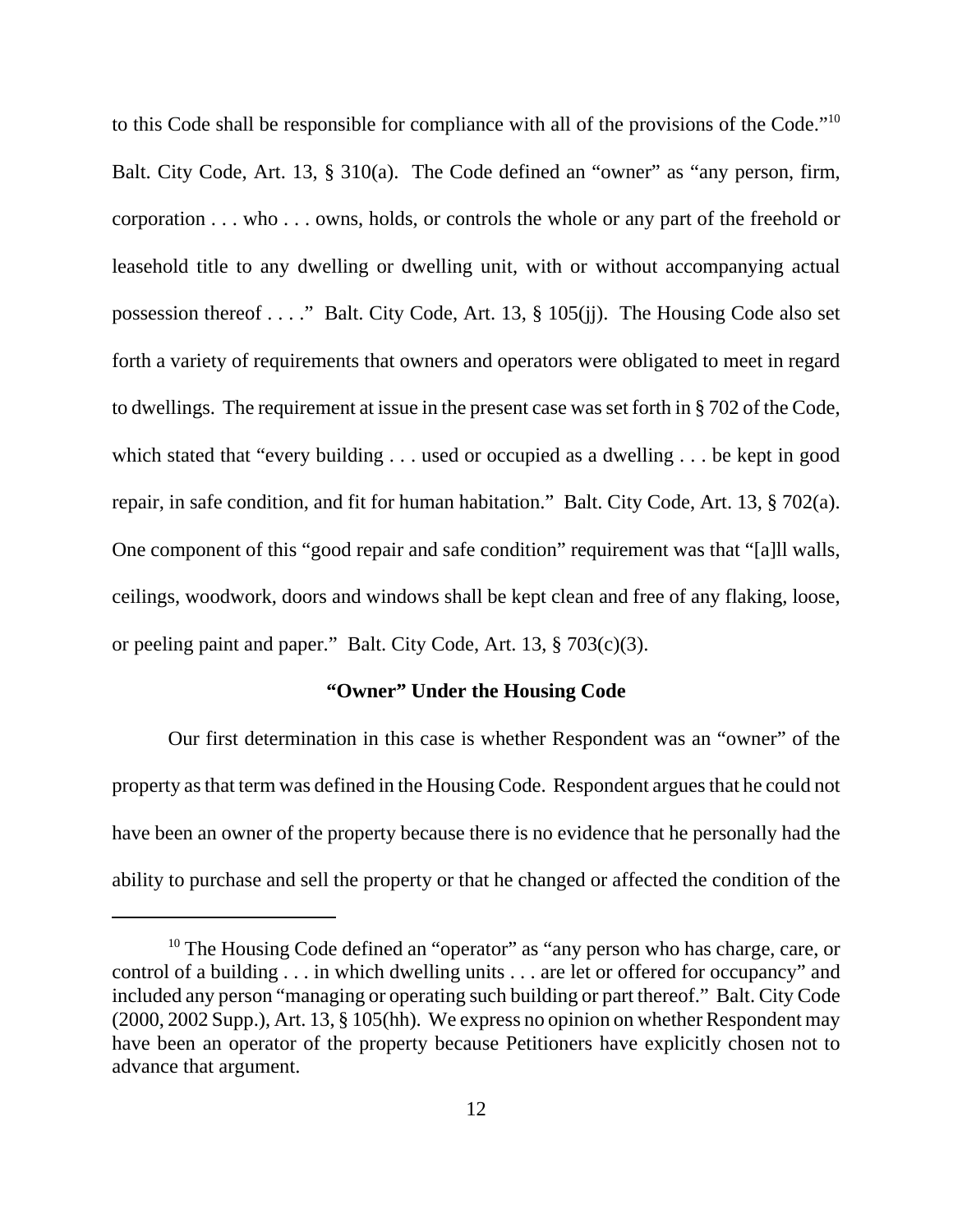property. The trial court agreed that Respondent could not have been an owner of the property and granted summary judgment in his favor. The Court of Special Appeals affirmed that judgment. Upon a review of the Housing Code, relevant case law, and the facts of this case, we disagree. Instead, we conclude that Respondent's actions in regard to the property show that a reasonable trier of fact could find that he was an "owner" of the property, as the term "owner" was defined in the Housing Code, because there is evidence that he had the ability to change or affect the title to the property purchased in the name of Hard Assets.

We have not previously discussed the meaning of the term "owner" as it was defined in the Housing Code. In *Dyer v. Warren*, however, we discussed an almost identical use of that term in the Lead Poisoning Prevention Act ("Lead Paint Act"), Maryland Code (1982, 1996 Repl. Vol.), § 6-801(o) of the Environment Article. *Dyer v. Warren*, 371 Md. at 582- 91, 810 A.2d at 942-47; *see also Dyer v. Criegler*, 142 Md. App. 109, 118, 788 A.2d 227, 233 (2002) ("In defining 'owner,' the Housing Code uses language nearly identical to that found in the Lead Paint Act."). The plaintiffs in that case filed a lead paint-related suit against Otis Warren Real Estate Co. ("Otis Warren"), a company "whose sole responsibility was to provide a tenant for the landlord" of the property. *Dyer v. Warren*, 371 Md. at 580, 810 A.2d at 941. The trial court dismissed the plaintiffs' claims, concluding that Otis Warren could not be held liable because Otis Warren was not an "owner" as defined by the Lead Paint Act, and the Court of Special Appeals affirmed that judgment. *Dyer v. Warren*,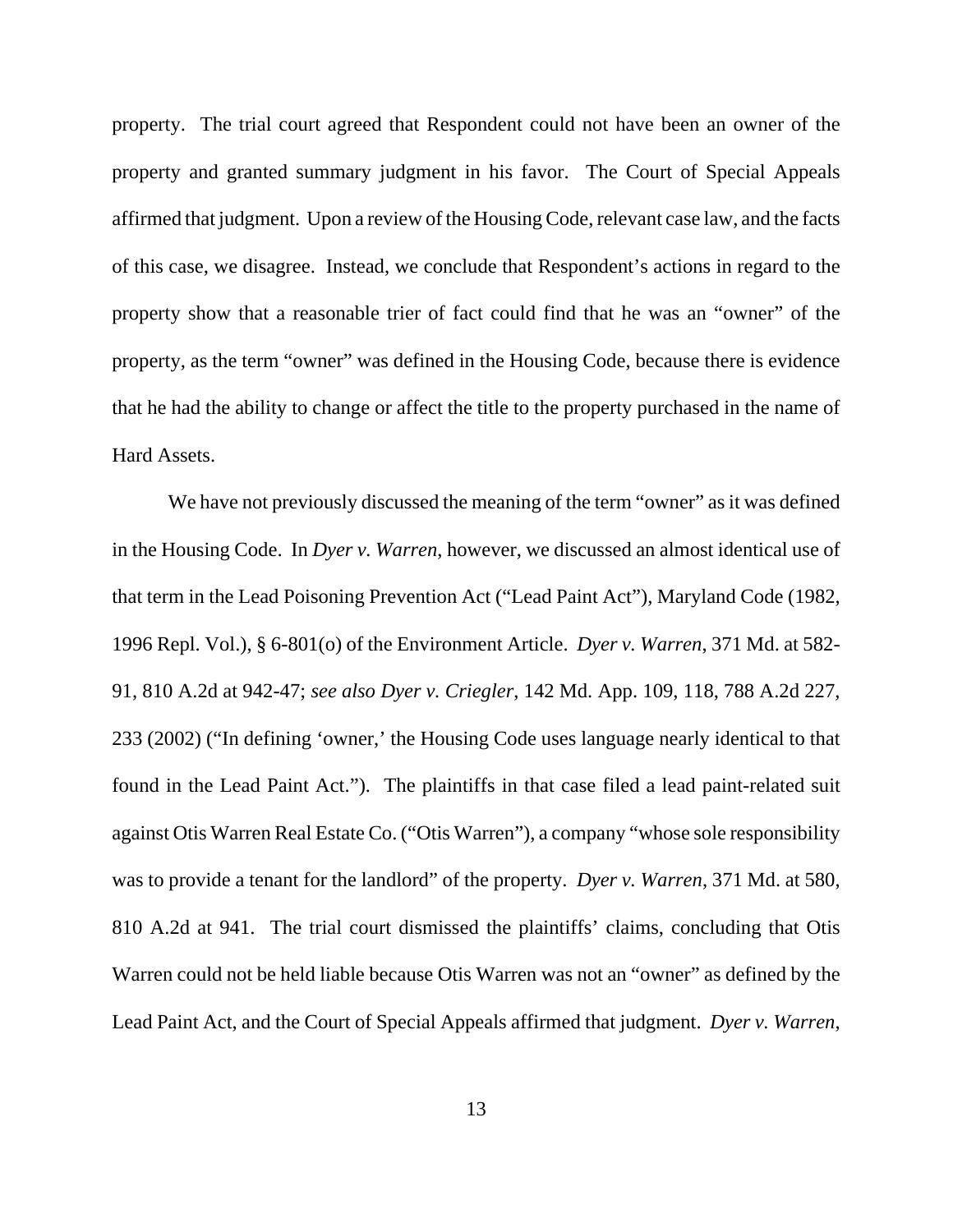371 Md. at 578, 810 A.2d at 940. We also affirmed the judgment, concluding that Otis Warren could not have been an owner of the property. *Dyer v. Warren*, 371 Md. at 578-79, 810 A.2d at 940. The Lead Paint Act, like the Housing Code, defines an "owner" as one who "owns, holds or controls" an interest in property. *Dyer v. Warren*, 371 Md. at 582, 810 A.2d at 940. Although Otis Warren had delivered possession of the property at issue to the plaintiffs, we held that this did not constitute "control" as that term is defined in the Lead Paint Act. *Dyer v. Warren*, 371 Md. at 589-91, 810 A.2d at 946-47.

Our decision in *Dyer v. Warren* is instructive for the present case because we discussed the term "owner" in a similar context. Both the Lead Paint Act and the Housing Code define "owner" as one who "alone or jointly or severally with others, owns, holds, or controls the whole or any part of the freehold or leasehold [interest/title] . . . with or without actual possession."<sup>11</sup> § 6-801(o) of the Environment Article; Balt. City Code, Art. 13, §

The full definition of "owner" in the Lead Paint Act is:

(o) *Owner*.–

(2) "Owner" includes:

(continued...)

 $11$ <sup>11</sup> There are some minor differences between the definition of the term "owner" in the Housing Code and the Lead Poisoning Prevention Act ("Lead Paint Act"), Maryland Code (1982, 1996 Repl. Vol.), § 6-801(o) of the Environment Article. As the above text shows, the Housing Code referred to a "leasehold title," not a "leasehold interest." We do not, however, consider this relevant for purposes of this opinion.

<sup>(1) &</sup>quot;Owner" means a person, firm, corporation, guardian, conservator, receiver, trustee, executor, or legal representative who, alone or jointly or severally with others, owns, holds, or controls the whole or any part of the freehold or leasehold interest to any property, with or without actual possession.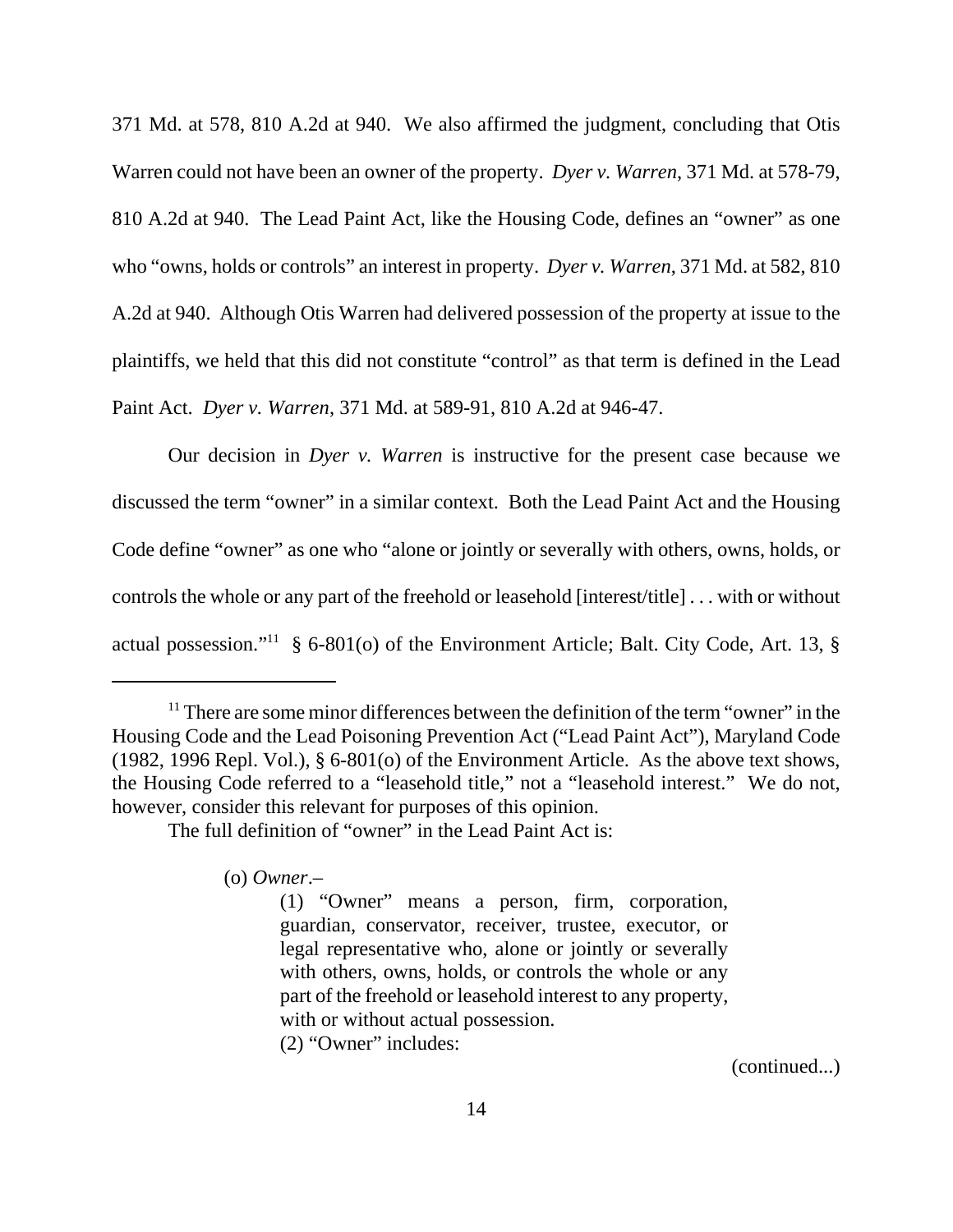105(jj). In determining whether Otis Warren was an owner of the property, we focused on, among other things, the meaning of the term "controls."12 We did not attempt to define that term, but we concluded that Otis Warren had not controlled the rental property because it had not been "clothe[d] . . . with express authority to sell the property," because there were "no facts indicating that [Otis Warren] had the capability to comply with the [Lead Paint] Act's registration requirements," and because Otis Warren was complying with federal requirements when it delivered documents to tenants. *Dyer v. Warren*, 371 Md. at 590-91, 810 A.2d at 947.

 $11$ (...continued)

- (i) Any vendee in possession of the property; and
- (ii) Any authorized agent of the owner, including
- a property manager or leasing agent.
- (3) "Owner" does not include:
	- (i) A trustee or a beneficiary under a deed of trust or a mortgagee; or (ii) The owner of a reversionary interest under a
	- ground rent lease.

§ 6-801(o) of the Environment Article.

In addition to using the term "interest" instead of "title," the Lead Paint Act also refers to "any property" instead of a "dwelling or dwelling unit." Balt. City Code, Art. 13, § 105(jj). The Housing Code also included language similar to, but different than, subsections (2) and (3) from the Lead Paint Act. § 6-801(o) of the Environment Article; Balt. City Code, Art. 13, § 105(jj)(2).

12 The plaintiffs in *Dyer v. Warren Real Estate*, 371 Md. 576, 584, 810 A.2d 938, 943 (2002), also argued that by explicitly including property managers and leasing agents in subsection (2)(ii) of the definition of "owner" in the Lead Paint Act, the Legislature intended for them to be considered owners even if they did not own, hold, or control the property at issue. Upon a review of the Lead Paint Act and the common law, we rejected that argument. *Dyer v. Warren*, 371 Md. at 584-87, 810 A.2d at 943-45.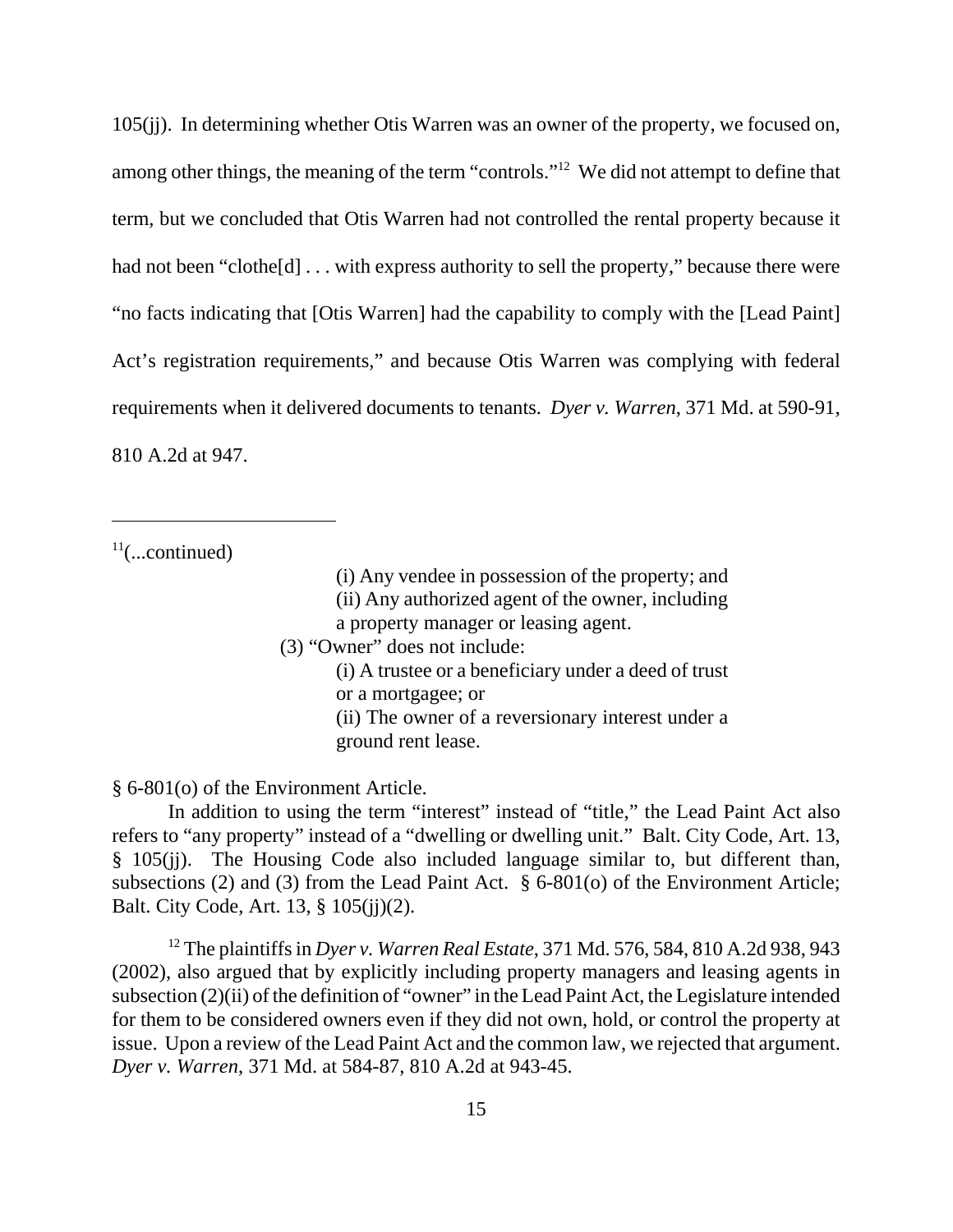The Court of Special Appeals' decision in *Dyer v. Criegler*, which was later renamed *Dyer v. Warren* when it was filed in this Court, provides additional clarity to the definition of both "owner" and "controls." The Court of Special Appeals explained that under the Lead Paint Act, "the term 'owner' has a broader meaning than when used in the traditional sense" because the Act provides an expanded definition of the term. *Dyer v. Criegler*, 142 Md. App. at 115, 788 A.2d at 231. The court concluded that while actual possession is not required for an entity to "control" property under the Lead Paint Act, "the phrase 'holds or controls' carries with it a requirement that the entity in question have an ability to change or affect the" interest being controlled. *Dyer v. Criegler*, 142 Md. App. at 117, 788 A.2d at 232.

To decide the present case, we similarly interpret the term "owner," albeit within the provisions of the Housing Code. That term included individuals who hold title to a dwelling. *See Pyles v. Goller*, 109 Md. App. 71, 84, 674 A.2d 35, 41 (1996) (defining "owner" as "the person in whom is vested . . . the title of property" (quoting Black's Law Dictionary 1105 (6th Ed. 1990)). Like the Lead Paint Act, however, the Housing Code by its terms showed that the enacting body – in this case, the City Council – intended for the term "owner" to have a broader meaning than it does in the traditional sense. *See Dyer v. Criegler*, 142 Md. App. at 115, 788 A.2d at 231 (reaching the same conclusion regarding the definition of "owner" in the Lead Paint Act). The City Council provided a particular definition of the term, expanding its meaning not only to those who actually own the title to a dwelling, but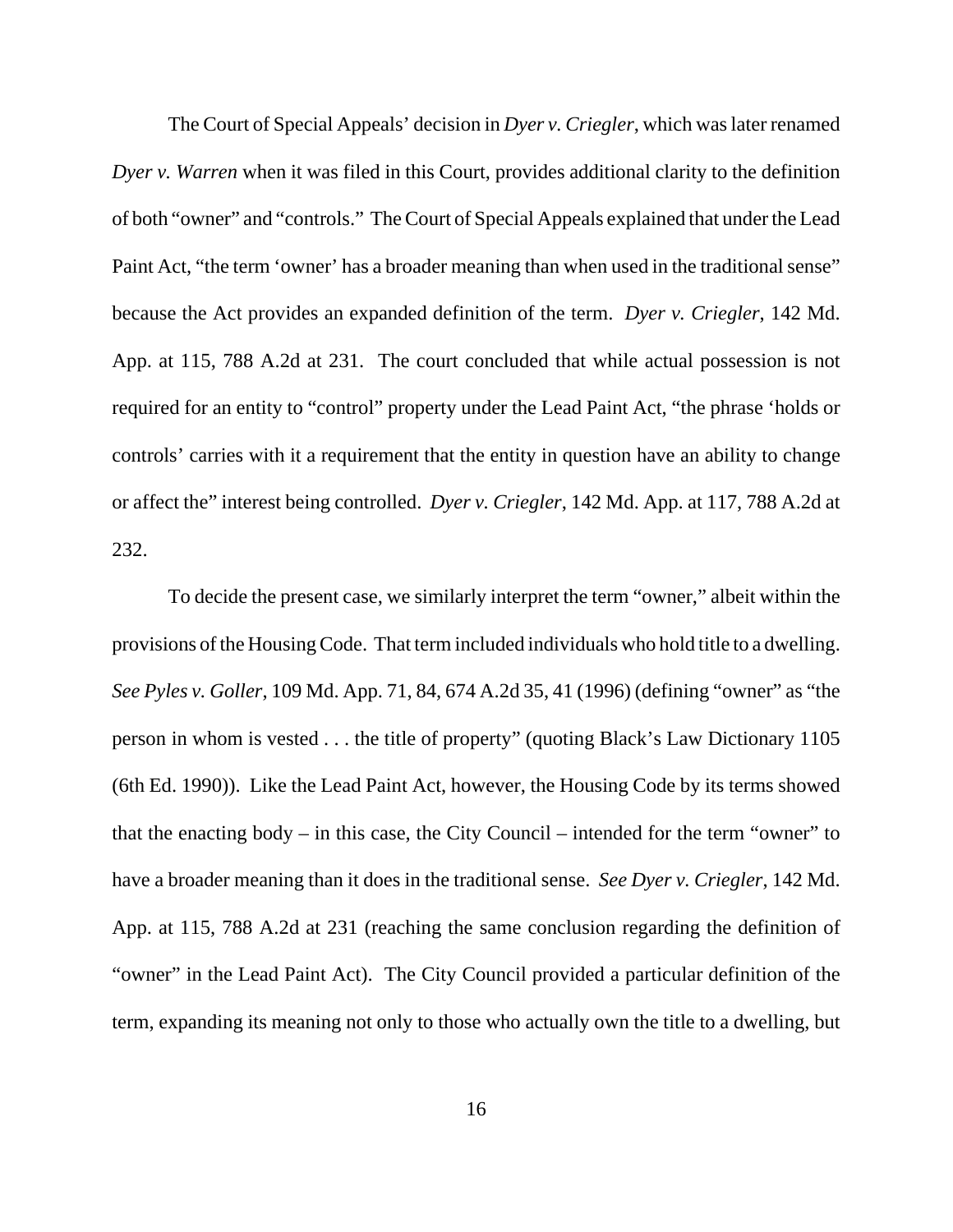also to those who "hold[] or control[]" that title as well. Balt. City Code, Art. 13, § 105(jj). The canons of statutory construction require that the additional words "hold[] or control[]" must provide some additional meaning to the term "owner" because, when possible, we read statutory language "so that no word, clause, sentence or phrase is rendered superfluous or nugatory." *Dyer v. Warren*, 371 Md. at 581, 810 A.2d at 941. Furthermore, the Code itself demonstrated that "owner" had a broader term than in the traditional sense, as the Code required that "[a]ny person deemed to be the owner *within the meaning of the definition of said term*, shall be bound to comply with the provisions of this Code to the same extent *as if he were the actual owner* . . . ." Balt. City Code, Art. 13, § 301(d) (emphasis added). We therefore conclude that the City Council intended to expand the meaning of the term "owner" so that it referred not only to those who own the title to a dwelling, but also to a wider group of individuals who hold or control the title.

The parties agree that Respondent did not own or hold the title to the property, so we therefore determine whether he controlled the title to the property. We have never defined the term "control" as it was used in the Housing Code, but we agree with the Court of Special Appeals that it "carries with it a requirement that the entity in question have an ability to change or affect the" interest being controlled. *Dyer v. Criegler*, 142 Md. App. at 117, 788 A.2d at 232. This definition is consistent with the common definition of the term "control." Black's Law Dictionary 353 (8th Ed. 2004) (defining "control" as having the ability to "exercise power or influence over" property). The Housing Code's definition of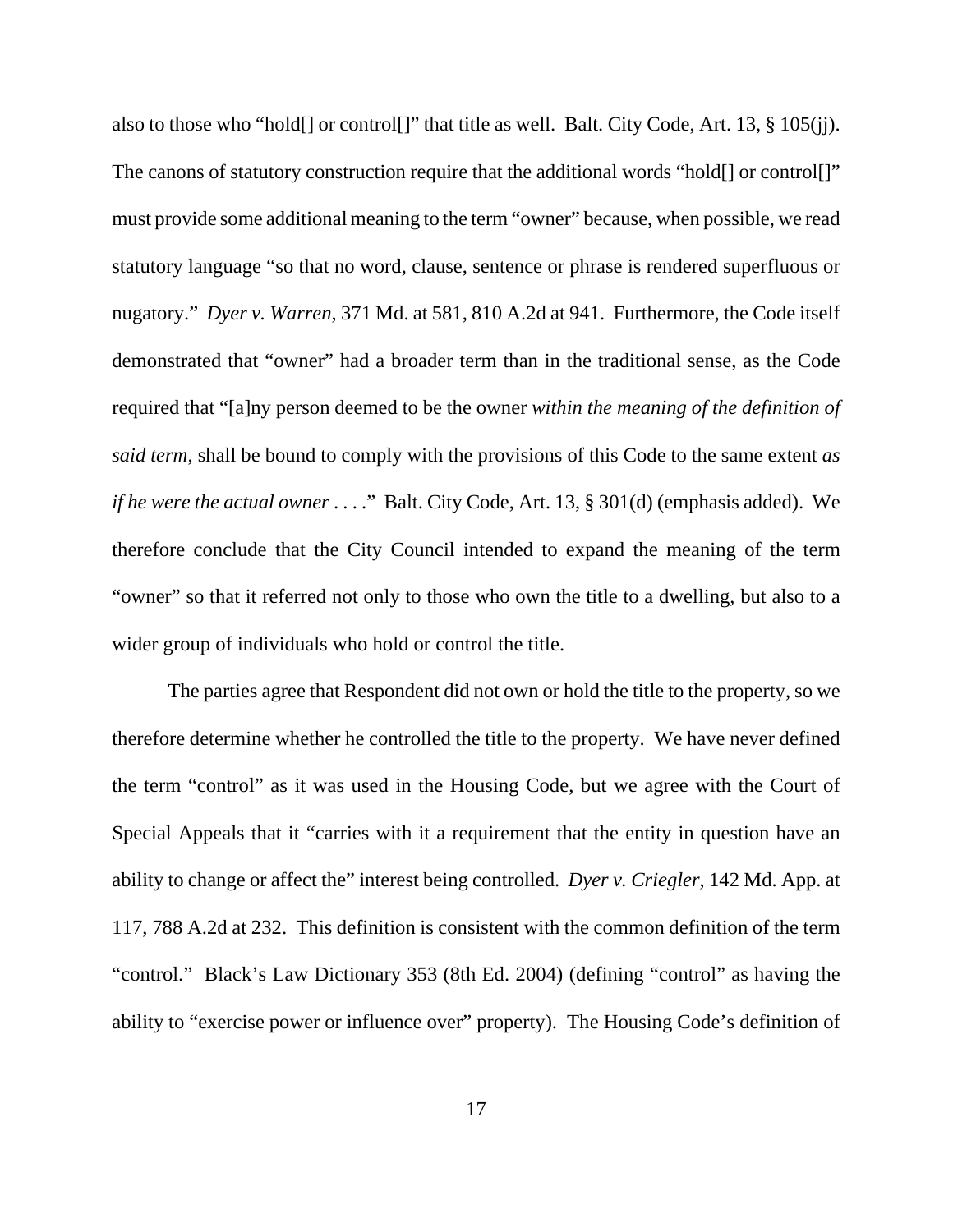the term "owner" states that one category of owner is an individual who "controls the . . . title to any dwelling or dwelling unit," Balt. City Code, Art. 13, § 105(jj), so the relevant determination under the Code is whether Respondent had "an ability to change or affect the" title to the property at issue in this case.

We recognize a number of ways in which a reasonable trier of fact could determine that Respondent had the "ability to change or affect" the title to the property. Respondent stated in his deposition that he was responsible for running the day-to-day affairs of Hard Assets during the time period when Hard Assets both acquired and sold 3143 Elmora Avenue. Respondent also executed the deed certification when Hard Assets acquired the property, signed the complaint seeking to remove Petitioners from the property, and signed the deed when Hard Assets sold the property. These facts are sufficient evidence for a jury to find that Respondent may have changed or affected the title. For example, the trier of fact could find that Respondent directed the acquisition of the property, the legal action that led to the ejection of Petitioners from the property, or the sale of the property. *See Dyer v. Warren*, 371 Md. at 591, 810 A.2d at 947 (noting that Otis Warren was not an owner because it lacked "express authority to sell the property"). Furthermore, even if Respondent did not actually direct these actions, the trier of fact could find that he had the "ability" to do so. This would have also been sufficient to establish that he controlled the title to the property. Finally, there is no evidence that anyone other than Respondent was responsible for the day-to-day management of Hard Assets or for decisions affecting the title to the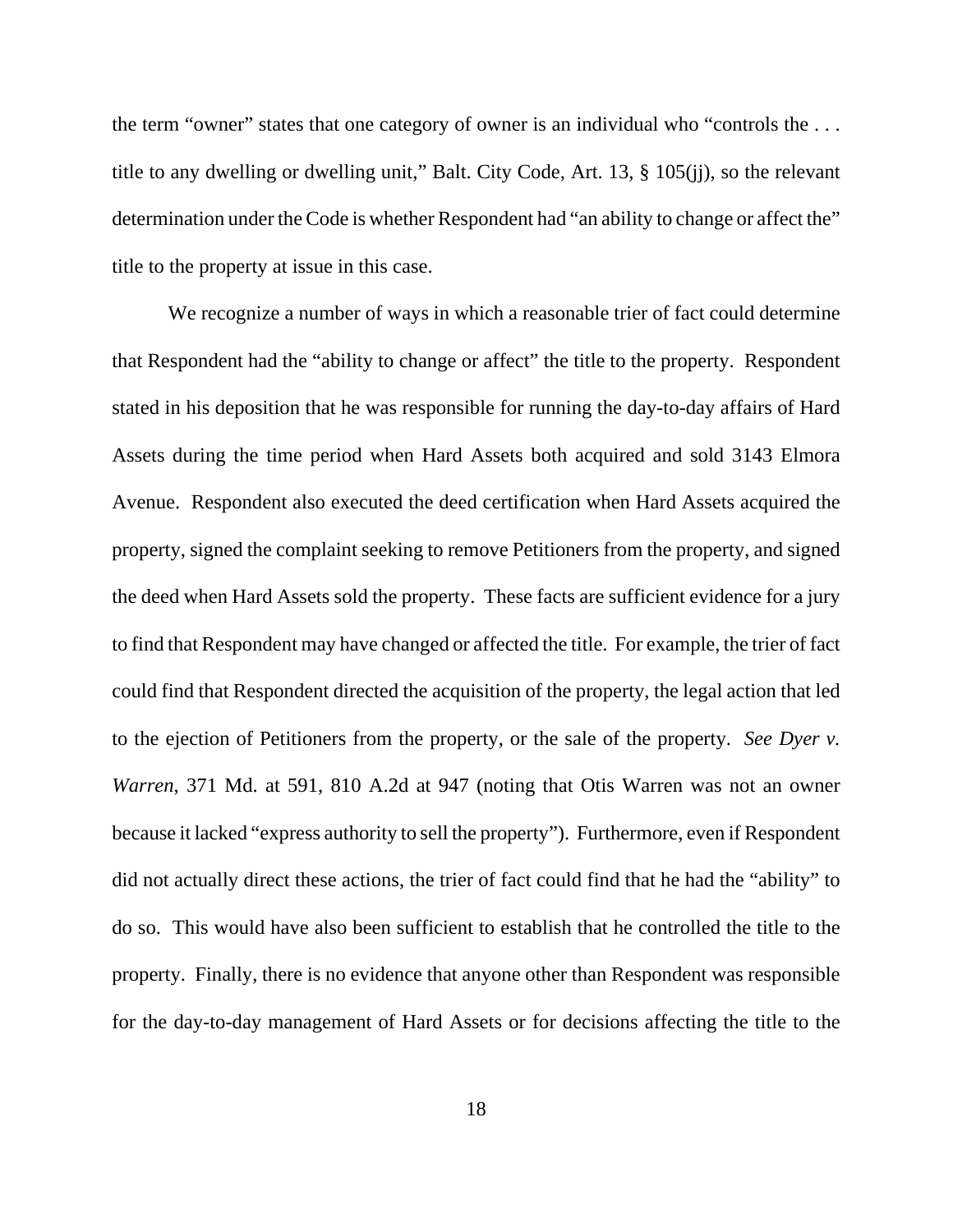property, which supports the conclusion that Respondent was the person who made decisions

affecting the title to the property.13

<sup>13</sup> We acknowledge that this conclusion is inconsistent with the Court of Special Appeals' opinion in *Shipley v. Perlberg*, 140 Md. App. 257, 780 A.2d 396 (2001), upon which the trial court based its judgment. The plaintiff in that case also asserted claims under the Housing Code for alleged lead paint injuries, and the intermediate appellate court concluded that Perlberg, the defendant and a corporate officer, could not be held liable for the corporation's alleged torts. *Shipley*, 140 Md. App. at 276, 780 A.2d at 406. The court concluded that Perlberg was not an "owner" because the evidence was "undisputed that [the corporation] owned the subject property during the relevant time period" and that there was "no evidence that Perlberg had title to the subject property." *Shipley*, 140 Md. App. at 277, 780 A.2d at 408. Based on these facts, the court concluded that there was "no evidence that Perlberg . . . exercised ownership in the manner contemplated by the Code." *Shipley*, 140 Md. App. at 277, 780 A.2d at 407.

We disagree with the Court of Special Appeals' reasoning in *Shipley*. The court concluded that Perlberg was not an "owner" under the Housing Code because he did not have title to the property at issue in that case. *Shipley*, 140 Md. App. at 277, 780 A.2d at 408. The court reached this conclusion even though there was evidence that Perlberg was involved with the buying and selling of that property. *Shipley*, 140 Md. App. at 262, 780 A.2d at 398. As we have explained in this opinion, the Housing Code expanded the meaning of the term "owner" to include not only entities that hold the title to dwellings, but also entities that control the title to those dwellings. *See* Balt. City Code, Art. 13, § 105(jj) (defining "owner"); *Dyer v. Criegler*, 142 Md. App. 109, 115, 788 A.2d 227, 231 (2002) (discussing the expanded meaning of the term "owner" under a similar definition). The ability to buy and sell the property where an alleged injury occurred is an example of controlling the title to a dwelling.

Nonetheless, we agree with the Court of Special Appeals' ultimate conclusion in *Shipley*, which was that Perlberg could not be held personally liable for violations of the Housing Code. *Shipley*, 140 Md. App. at 280, 780 A.2d at 407. There was no evidence in that case that Perlberg was involved with the part of the corporation that dealt with the management of any properties. *Shipley*, 140 Md. App. at 278, 780 A.2d at 408. To the contrary, uncontradicted evidence indicated that another corporate officer was responsible for managing properties and that Perlberg "had no direct involvement in the subject premises, of any type." *Shipley*, 140 Md. App. at 262, 780 A.2d at 398. Accordingly, Perlberg may have been an "owner" under the Housing Code, but he could not have been held personally liable for the alleged violations of the Code. As we discuss in this opinion, *infra*, a corporate officer is not liable for torts committed by the corporation unless he (continued...)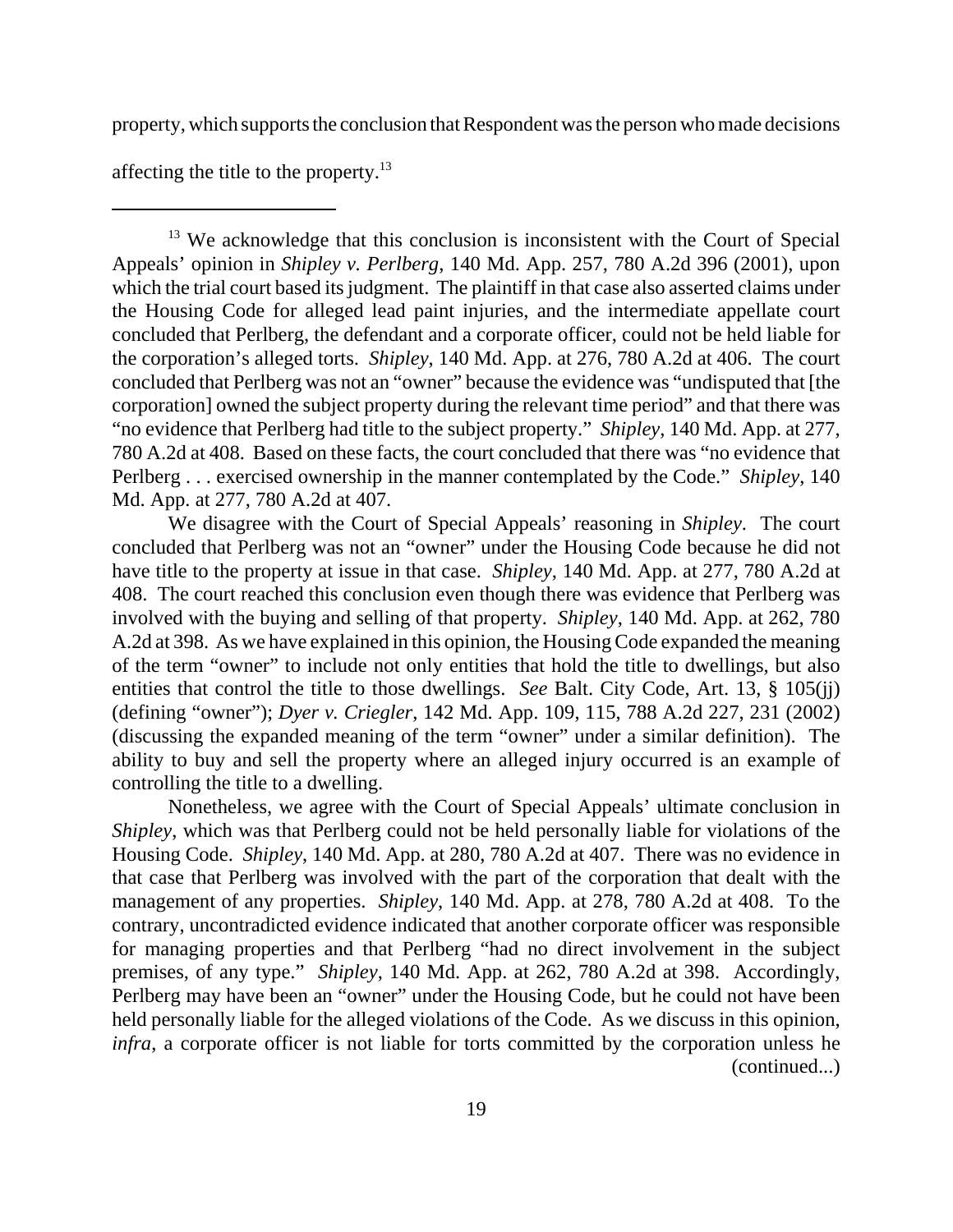Respondent contends that he was not an owner of the property in part because he never visited the property and never intended to lease the property to anyone. We find these alleged facts irrelevant to whether Respondent was an "owner" of the property, as the Housing Code defined that term. Should the case ultimately reach the trier of fact, the trier of fact will determine whether Respondent acted reasonably under the circumstances of the case. *See Brooks*, 378 Md. at 86, 835 A.2d at 625 (explaining that "it will be the duty of the trier of fact to determine whether the steps taken . . . to ensure compliance with the Code . . . were reasonable under all the circumstances"). In making this reasonableness determination, the trier of fact may consider a number of facts that the parties have alleged. For example, the trier of fact may consider that the previous owner of the property apparently told Respondent that no one lived at the property, that Respondent never intended to rent the property to anyone, that Petitioners were living at the property without any legal right to possession, and that Respondent took action to remove Petitioners from the property when he learned they lived there. The trier of fact may also consider that Respondent never inspected the property before he purchased it, that he did not inspect the property immediately after he purchased it, and that he apparently took no action to maintain the property. Each of these alleged facts, and any others developed at trial, may influence the trier of fact when it determines whether Respondent's actions were reasonable.

 $13$ (...continued)

personally committed, inspired, or participated in those torts. *See Tedrow*, 265 Md. at 550- 51, 290 A.2d at 802-03 (explaining personal liability for torts committed on behalf of a corporation).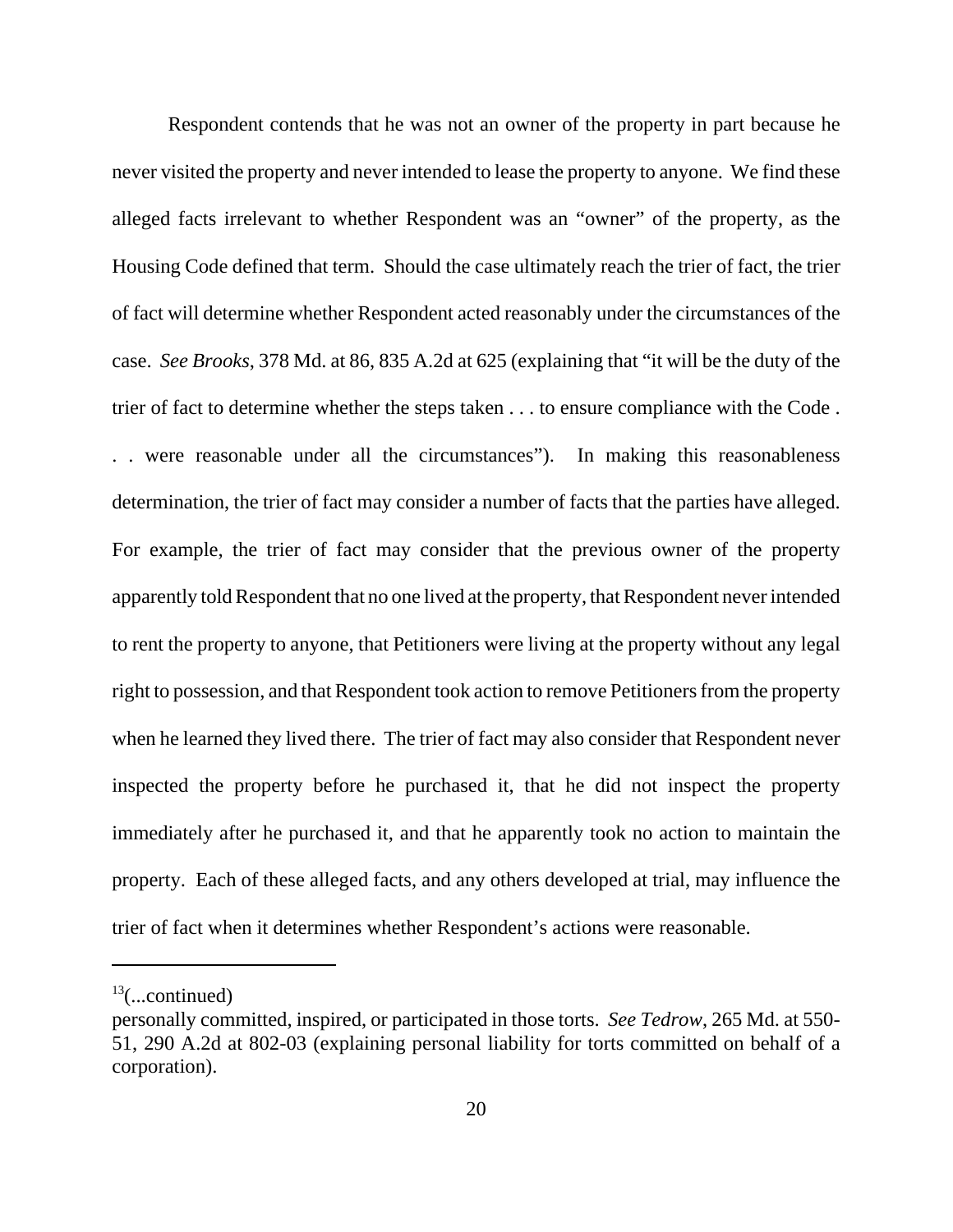This Court is not in a position, however, to determine whether Respondent's actions were reasonable. Before us is whether the trial court properly granted Respondent's motion for summary judgment when the trial court concluded that, as a matter of law, Respondent was not an "owner" of the property. We conclude that the trial court's conclusion was incorrect. Based on the record presented in this case, this issue cannot be decided as a matter of law. The trier of fact could find that Respondent controlled the title to the property, which would have made him an "owner" within the meaning of the Housing Code.

### **LLC Membership**

Regardless of his status as an "owner" under the Housing Code, Respondent contends that he cannot be held liable in this case because his only involvement with the property was through Hard Assets, the entity that owned the property. We disagree that this necessarily shields him from liability under the facts of this case. To the contrary, we conclude that a reasonable trier of fact could determine that Respondent personally committed, inspired, or participated in the tort alleged in this case, even as a member of Hard Assets.<sup>14</sup> If so, he may be held personally liable for Petitioners' injuries.

A member of an LLC generally is not liable for torts committed by, or contractual obligations acquired by, the LLC. *See* Md. Code (1975, 2007 Repl. Vol.), § 4A-301 of the

<sup>&</sup>lt;sup>14</sup> As explained *supra* note 2, a member of an LLC is "a person with an interest in a limited liability company with the rights and obligations specified under" Title 4A of the Corporations and Associations Article. § 4A-101(n) of the Corporations & Associations Article. The record does not show what particular interest Respondent had in Hard Assets, but he concedes that during the relevant time period he was a member of Hard Assets and that he managed its day-to-day affairs.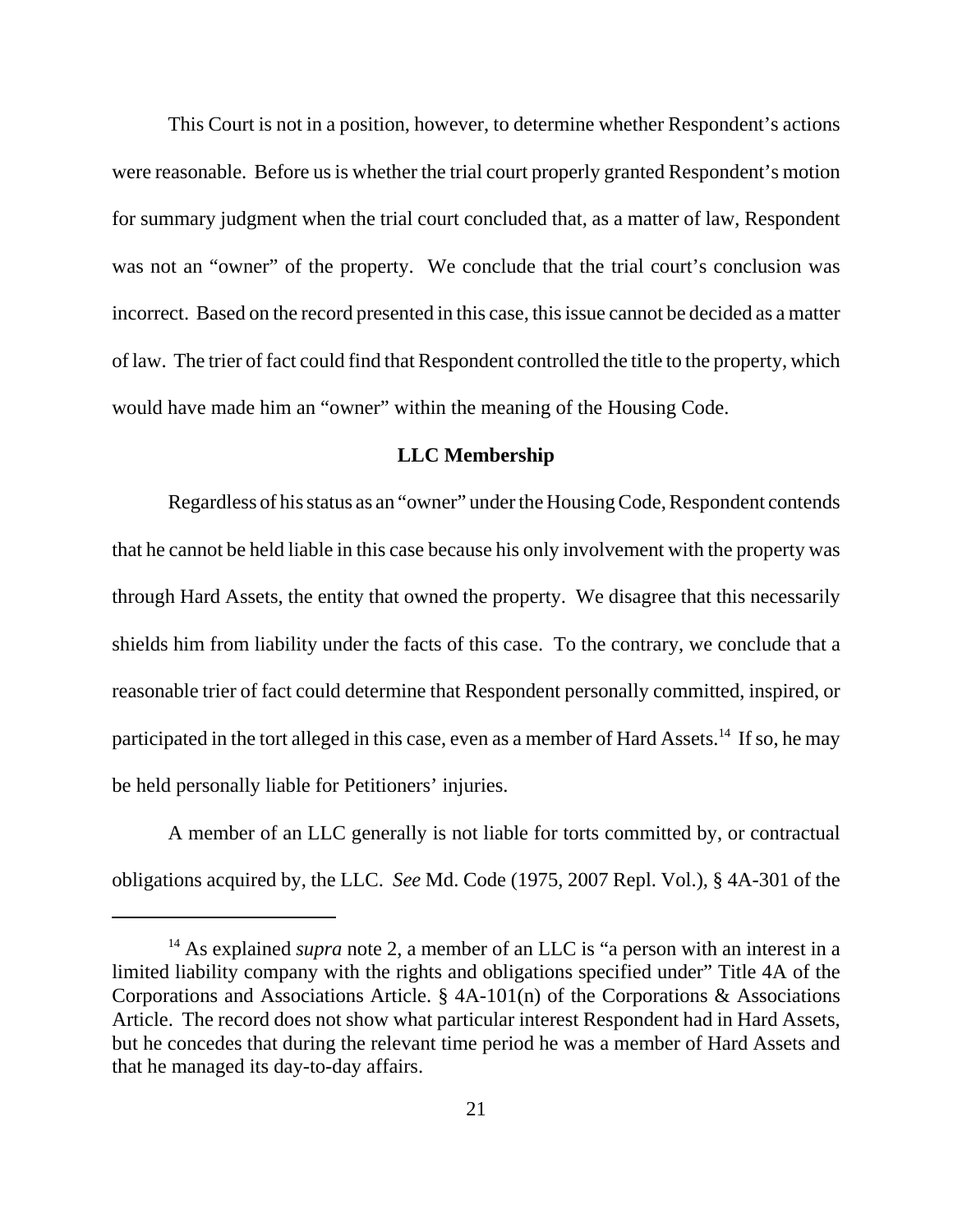Corporations & Associations Article (limiting liability of LLC members); *Tedrow v. Deskin*, 265 Md. 546, 550-51, 290 A.2d 799, 802-03 (1972) (explaining that if a corporate officer "takes no part in the commission of the tort committed by the corporation, he is not personally liable therefor unless he specifically directed the particular act to be done, or participated or cooperated therein"). An individual may be liable, however, "for torts [he or she] personally commit[s], or which [he or she] inspire[s] or participate[s] in, even though performed in the name of an artificial body." *Metromedia v. WCBM Maryland*, 327 Md. 514, 519-22, 610 A.2d 791, 794-95 (1992) (quoting *Tedrow*, 265 Md. at 550, 290 A.2d at 802-03). An individual may also be liable despite limitations on his or her liability when he or she "is present on a daily basis during commission of the tort and gives direct orders that cause commission of the tort." *MaryCLE v. First Choice*, 166 Md. App. 481, 528, 890 A.2d 818, 845 (2006) (quoting *T-Up v. Consumer Protection*, 145 Md. App. 27, 72, 801 A.2d 173, 199, *cert. denied*, 369 Md. 661, 802 A.2d 439 (2002)).

These cases discuss tort liability for corporate officers and agents who personally committed, inspired, or participated in torts in the name of a corporation. We have not previously determined whether these same principles apply to members of LLCs. We agree, however, with other jurisdictions that have come to that conclusion. *See, e.g.*, *Weber v. U.S. Sterling Sec., Inc.*, 924 A.2d 816, 824 (Conn. 2007) (explaining that, under a substantially similar LLC statute, an LLC is "treated for liability purposes like a corporation"); *Luna v. A.E. Eng'g Servs., LLC*, 938 A.2d 744, 748 (D.C. 2007) (applying to an LLC member the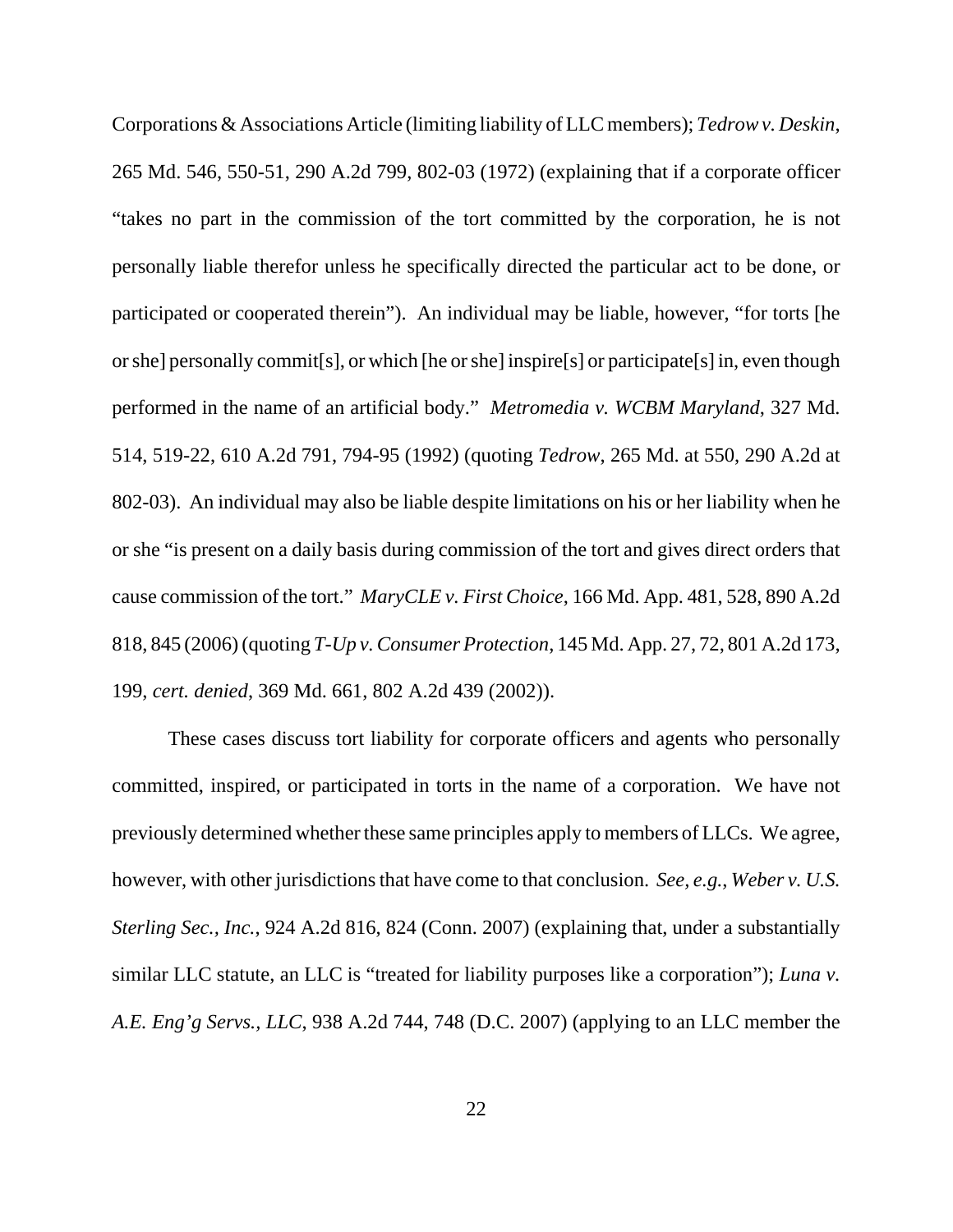"general rule . . . that corporate officers are personally liable for torts which they commit, participate in, or inspire, even though the acts are performed in the name of the corporation"); *Milk v. Total Pay & HR Solutions, Inc.*, 634 S.E.2d 208, 213 (Ga. Ct. App. 2006) (explaining that, under a substantially similar LLC statute, an "LLC member may be held individually liable if he or she personally participates or cooperates in a tort committed by the LLC or directs it to be done"); *Estate of Countryman v. Farmers Coop. Ass'n*, 679 N.W.2d 598, 602-03 (Iowa 2004) (explaining that "the members and managers [of an LLC] are protected from liability in the same manner shareholders, officers, and directors of a corporation are protected"); *Ditty v. CheckRite, Ltd., Inc.*, 973 F. Supp. 1320, 1335 (D. Utah 1997) ("While there is little case law discussing veil piercing theories outside the corporate context, most commentators assume that the doctrine applies to limited liability companies."). This conclusion is also consistent with the text of the Corporations and Associations Article, which states that a member of an LLC will not be liable "*solely* by reason of being a member of the [LLC]." § 4A-301 of the Corporations & Associations Article (emphasis added). An LLC member is liable for torts he or she personally commits, inspires, or participates in because he or she personally committed a wrong, not "solely" because he or she is a member of the LLC. *See Weber*, 924 A.2d at 824-25 (adopting this interpretation of the phrase "solely by reason of being a member of the [LLC]").15

<sup>&</sup>lt;sup>15</sup> We reject the Amici's argument that holding an LLC member personally liable as an "owner" under the Housing Code is impermissibly inconsistent with the Corporations and Associations Article. The Amici argue that individual LLC members cannot be held liable (continued...)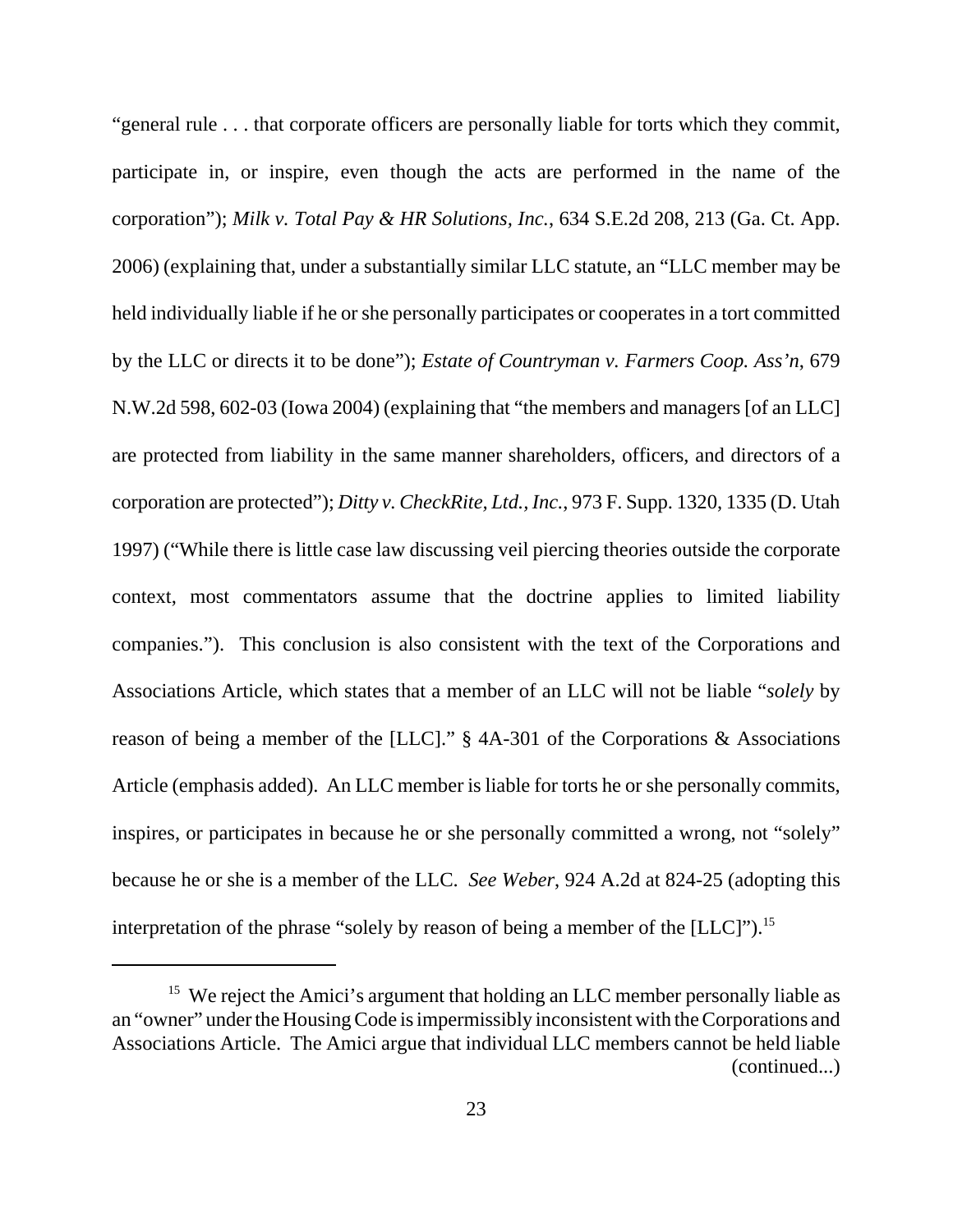Section 310(b) of the Housing Code further supports our conclusion that an LLC member may be held liable as an "owner" under the Code. Our primary responsibility in statutory interpretation is to carry out the intent of the enacting body. *Dyer v. Warren*, 371 Md. at 580-81, 810 A.2d at 941. Section 310(b) of the Housing Code stated that "[w]henever a corporation shall violate any of the provisions of this Code, such violation shall be deemed to be also that of the individual directors, officers, or agents of such corporation who shall have authorized, ordered, or done any of the acts . . . or who shall knowingly have acquiesced in any failure to act . . . ." Balt. City Code, Art. 13, § 310(b). Section 310(b) does not expressly impose liability on LLC members when the LLC violates the Code because, by its terms,  $\S 310(b)$  only applied to corporations.<sup>16</sup> Balt. City Code, Art. 13, § 310(b). Section 310(b) does evince, however, the City Council's intent to hold individuals responsible for their participation in violations of the Housing Code, even when

 $15$ (...continued)

under the Housing Code because the Corporations and Associations Article grants LLC members limited liability. Under the Corporations and Associations Article and the common law, as we have explained, LLC members are liable for torts when they commit, inspire, or participate in them. Accordingly, an LLC member can be held liable as an "owner" under the Housing Code if he or she committed, inspired, or participated in a violation of the Code, notwithstanding his or her limited liability under the Corporations and Associations Article.

<sup>&</sup>lt;sup>16</sup> The omission of LLCs from § 310(b) cannot be attributed to the City Council's intent to exclude LLC members from personal liability. LLCs were not a recognized business form in Maryland until 1992. *See* § 4A-301 of the Corporations & Associations Article (enacted in 1992). This was 11 years after the City Council enacted § 310(b). *See* Balt. City Code (1976, Supp. 1981), Art. 13, § 310(b) (containing § 310(b) as originally enacted and identical to § 310(b) during the relevant time period).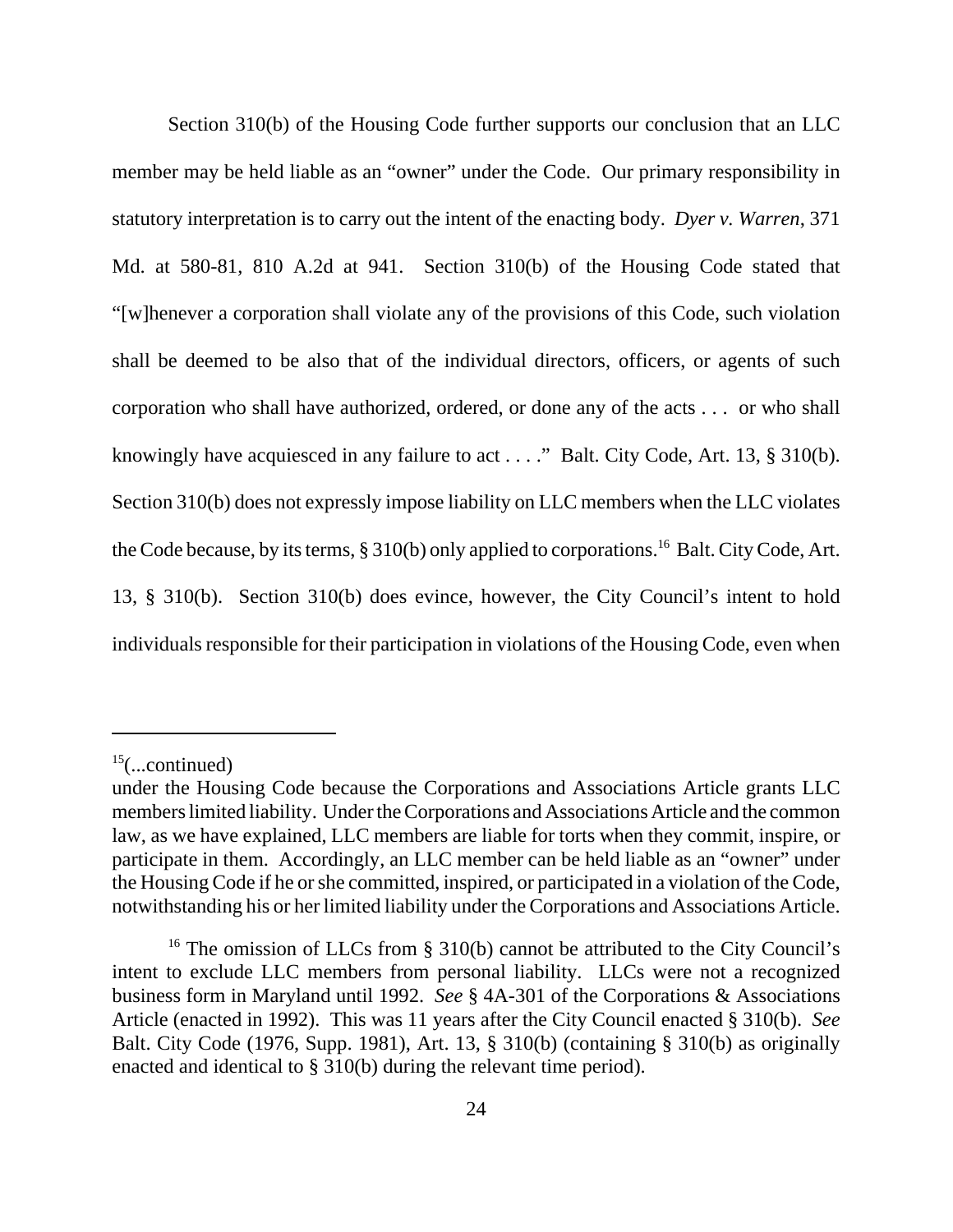the individual violated the Code through an artificial body. Our conclusion that LLC members may be liable for violations of the Code as "owners" is consistent with that intent.<sup>17</sup>

Turning to the facts of the present case, we conclude that the trier of fact could find that Respondent is personally liable for Petitioners' alleged injuries. As we have discussed, Respondent managed Hard Assets' day-to-day affairs during the period that Hard Assets owned the property, and there is no evidence that anyone else managed those affairs during that period. These facts are sufficient evidence for the trier of fact to find that Respondent personally committed, inspired, or participated in Hard Assets' decisions regarding maintenance of the property. For example, Respondent may have personally directed someone else to inspect or maintain the property, or Respondent may have directed someone else not to inspect or maintain the property. Respondent also may have chosen not to direct anyone to inspect or maintain the property. Negligent maintenance of the property is the basis for the tort that Petitioners have alleged. Accordingly, the trier of fact could conclude that Respondent committed, inspired, or participated in the tort in this case and was therefore personally liable.

### **Duty to Petitioners**

<sup>&</sup>lt;sup>17</sup> The Amici contend that LLC members cannot be held liable as "owners" under  $\S$ 310(a) of the Housing Code because this would render superfluous § 310(b) of the Code. We disagree. Section 310(b), by its explicit terms, applied only to corporations, not LLCs. Balt. City Code, Art. 13, § 310(b). We have interpreted § 310(a) to support liability for torts that LLC members personally commit, which is entirely separate from the liability that § 310(a) imposed on corporate directors, officers, and agents.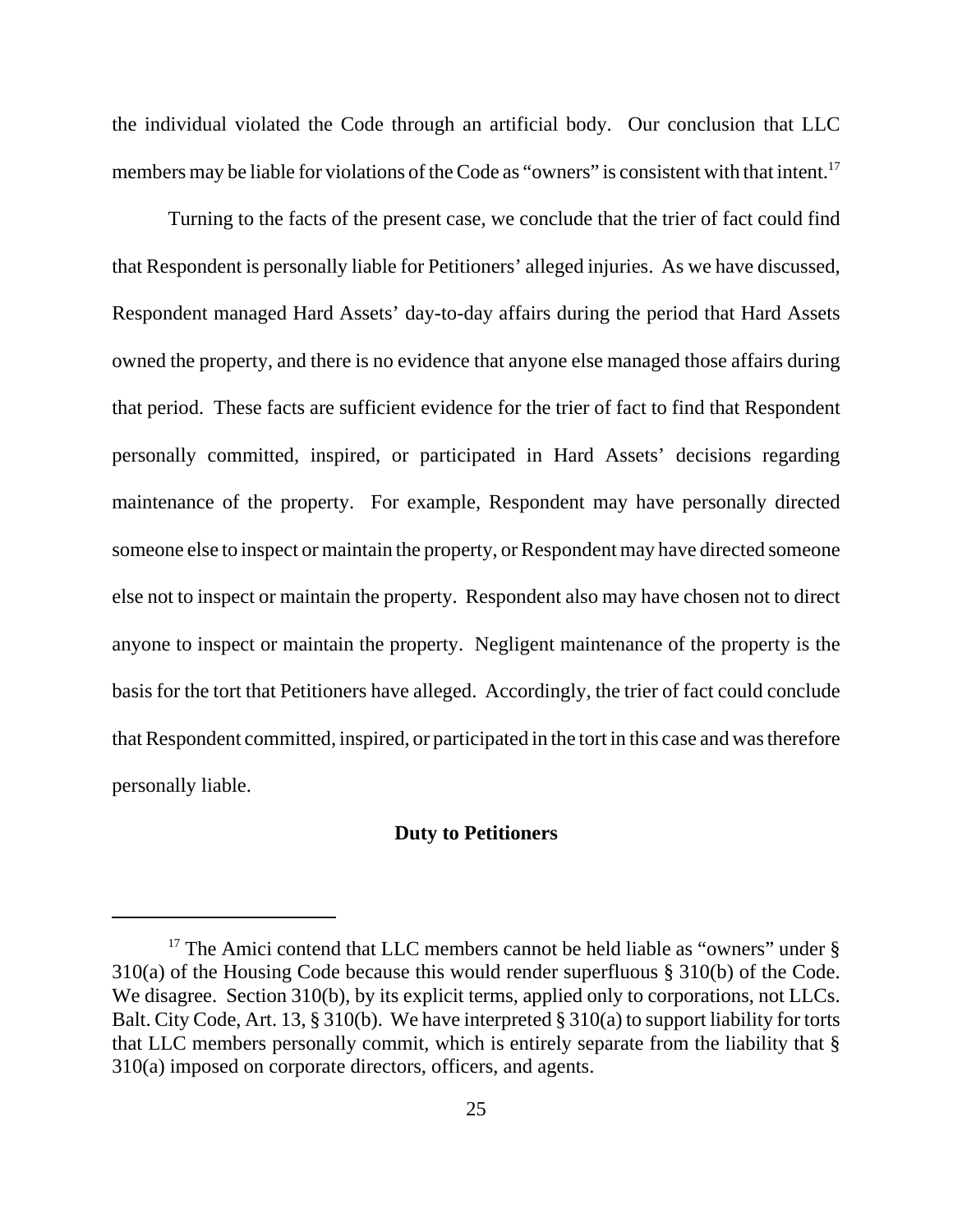Finally, Respondent asserts that he cannot be held liable for Petitioners' alleged injuries because he owed them no duty. He presents two arguments in support of this assertion. First, Respondent argues that the Housing Code imposed no duty on owners of property in regard to individuals who have no legal right to possess the property. Because a court determined that Petitioners were wrongfully in possession of the property, Respondent asserts that he owed no duty to them. Second, Respondent contends that the Housing Code did not impose a duty on owners of property unless they leased, or at least intended to lease, that property. According to the undisputed facts, neither Respondent nor Hard Assets intended to lease the property in question; thus, Respondent asserts that he owed no duty to Petitioners under the Housing Code. We disagree that these facts would preclude Respondent's liability under the Housing Code for Petitioners' alleged injuries.

As we explained above, a plaintiff must prove only two things to establish a *prima facie* case of negligence under the Housing Code: "(a) the violation of a statute or ordinance designed to protect a specific class of persons which includes the plaintiff, and (b) that the violation proximately caused the injury complained of." *Brooks*, 378 Md. at 79, 835 A.2d at 621; *Polakoff*, 385 Md. at 476, 869 A.2d at 843. Once a plaintiff has established these two requirements, the trier of fact must determine whether the defendant acted reasonably under the circumstances of the case. *Brooks*, 378 Md. at 79, 835 A.2d at 621. A review of the Housing Code shows the class of persons that the Housing Code was intended to protect. The Housing Code specifically stated that it was intended to "establish and maintain basic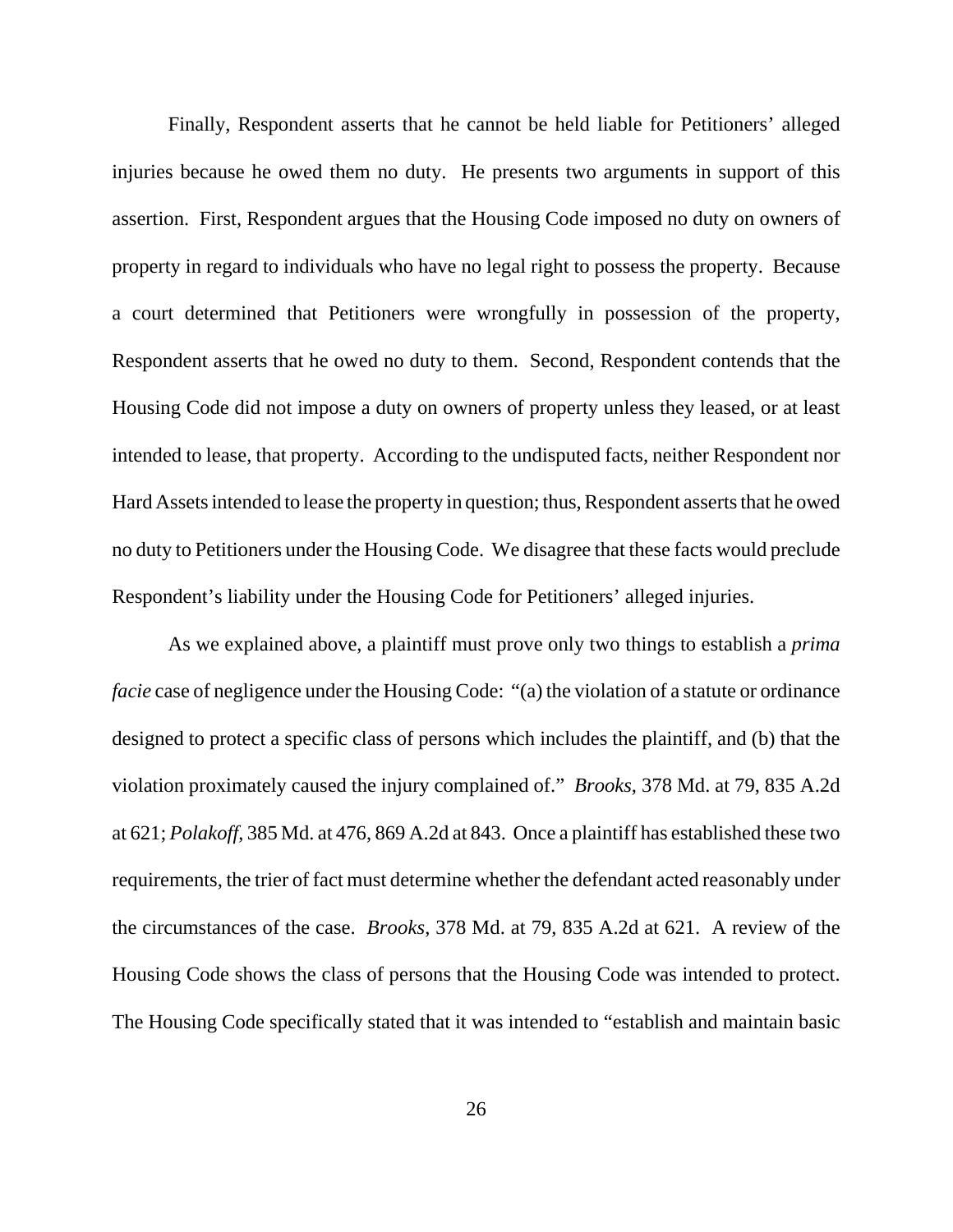minimum requirements, standards, and conditions essential for the protection of the health, safety, morals, and general welfare of the public and . . . *occupants of dwellings* in the City of Baltimore." Balt. City Code, Art. 13, § 103(a) (emphasis added). The Code defined an "occupant" as "the person who actually uses or has possession of the premises." Balt. City Code, Art. 13, § 105(gg). This language shows the City Council's intention to protect occupants of dwellings. The Housing Code further instructed courts to construe its requirements liberally to effectuate this purpose. Balt. City Code, Art. 13, § 103(b).

Despite the sweeping language of the Housing Code, Respondent asserts that the Code was not intended to protect individuals who have no legal right to possess a dwelling. He has cited a number of cases for this argument. *See Wells v. Polland*, 120 Md. App. 699, 709-10, 708 A.2d 34, 39-40 (1998) (discussing the duty owed by an owner or occupant of land); *Tennant v. Shoppers Food*, 115 Md. App. 381, 387-88, 693 A.2d 370, 374 (1997) (same); *Flood v. Attsgood Realty*, 92 Md. App. 520, 524, 608 A.2d 1297, 1299 (1992) (same). Respondent's reliance is misplaced. These cases concern the common law rule that a landowner owes a limited duty to those who trespass on his or her property. That rule, however, is inapplicable to the present case because the duty here is based on the Housing Code, not the common law. *See Brooks*, 378 Md. at 78, 835 A.2d at 620 (explaining that in negligence actions based on statutory violations, "the defendant's duty ordinarily 'is prescribed by the statute' or ordinance" (quoting *Brown*, 357 Md. at 358, 744 A.2d at 55)). We have explained in recent opinions that "[e]vidence of negligence may be established by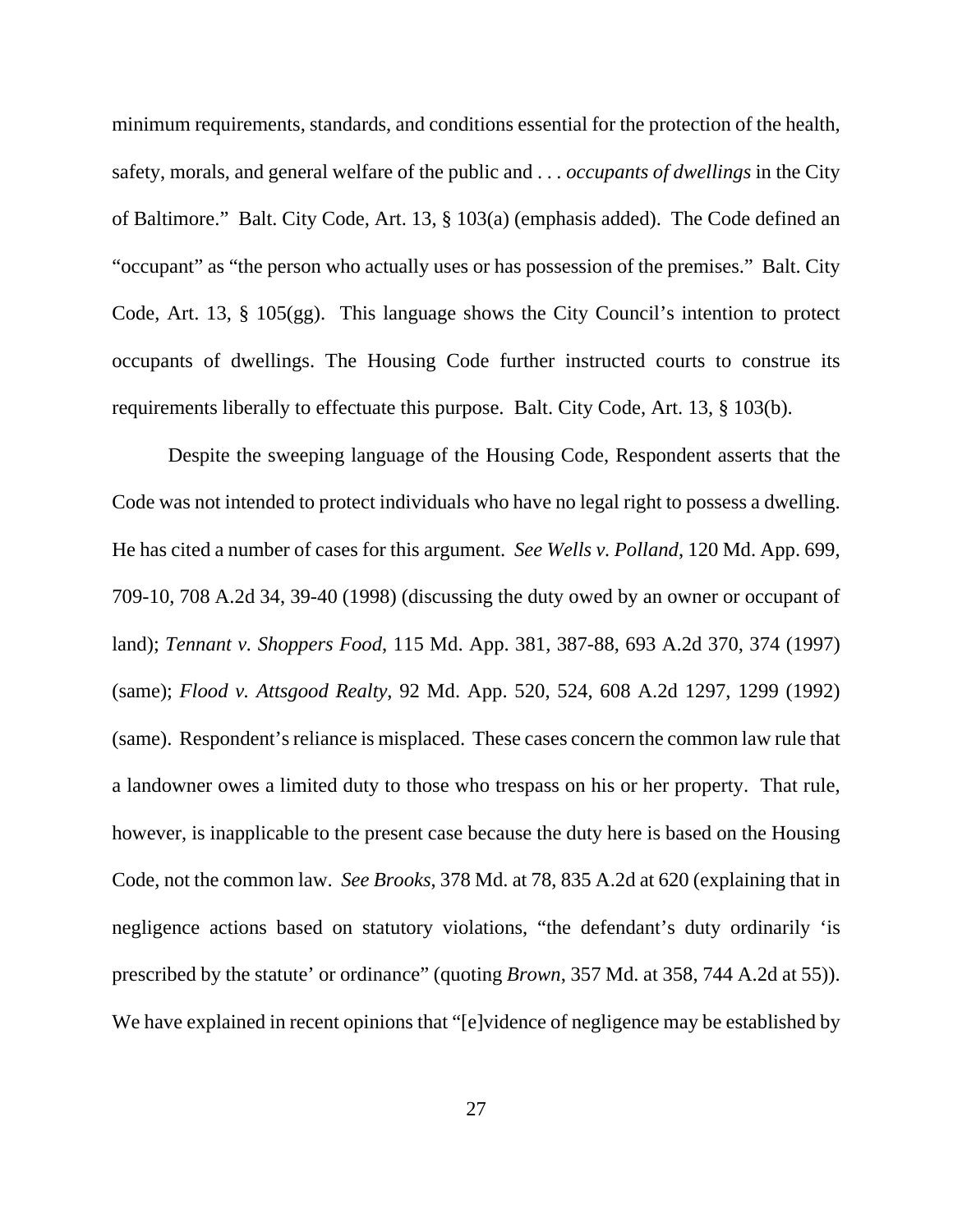the breach of a statutory duty 'when the plaintiff is a member of the class of persons the statute was designed to protect and the injury was of the type the statute was designed to prevent.'" *Pendleton v. State*, 398 Md. 447, 466, 921 A.2d 196, 208 (2007) (quoting *Remsburg v. Montgomery*, 376 Md. 568, 584, 831 A.2d 18, 27 (2003)).

Petitioners are within the class of persons that the Housing Code was intended to protect, and they have alleged injuries that the statute was designed to prevent. The express purposes of the Housing Code demonstrated that the City Council intended to protect the occupants of dwellings. Balt. City Code, Art. 13, § 103(a) (explaining that the Housing Code was intended to protect "occupants of dwellings"); *see also* Balt. City Code, Art. 13, § 105(gg) (defining "occupant"). Petitioners are within that protected class of persons.<sup>18</sup> Furthermore, as we noted in *Brown*, the Housing Code was intended "to protect children from lead paint poisoning . . . ." 357 Md. at 367, 744 A.2d at 60. Petitioners' claims are all based on harm to children that was allegedly caused by lead paint poisoning. Accordingly,

<sup>18</sup> The Supreme Court of North Carolina reached a similar conclusion in *Bell v. Page*, 156 S.E.2d 711 (N.C. 1967). In *Bell*, the defendant failed to erect a fence around his swimming pool in violation of a municipal ordinance. 156 S.E.2d at 714. A child, who was trespassing on the defendant's property, drowned in the pool. *Bell*, 156 S.E.2d at 714. The court recognized that the defendant would have owed a limited duty to the child under the common law. *Bell*, 156 S.E.2d at 714-15. Regardless, the court held that the defendant should be held to the higher duty established by the ordinance because the ordinance's "primary purpose and intent . . . was to provide protection for children without reference to whether they were legally entitled to use the pool." *Bell*, 156 S.E.2d at 715.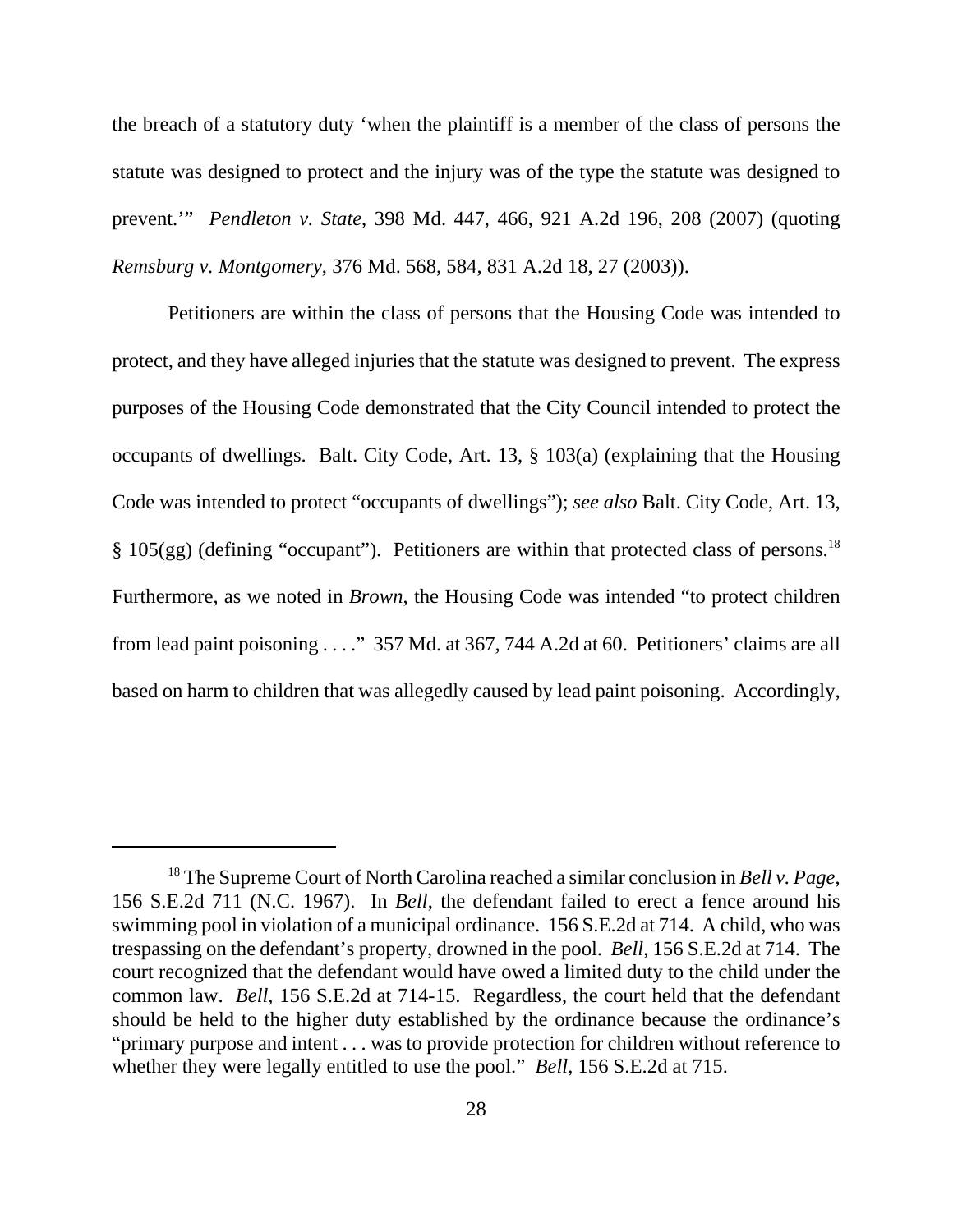we conclude that Respondent owed a duty to Petitioners regardless of whether Petitioners had a legal right to possess the property.<sup>19</sup>

Similarly, Respondent argues that the Housing Code imposed no duty on those who owned dwellings but did not intend to lease them.<sup>20</sup> We see nothing in the Housing Code that supports this argument. To the contrary, the Code explicitly stated in no uncertain terms that it was intended to fix duties on "owners, operators, agents, and occupants of dwellings." Balt. City Code, Art. 13, § 103(a). As we have discussed extensively in this opinion, it also stated that "[*a*]*ny* person who is either an owner or operator of a property subject to this Code shall be responsible for compliance with all of the provisions of the Code." Balt. City Code, Art. 13, § 310(a) (emphasis added). The Code further stated that "[a]n owner shall

<sup>&</sup>lt;sup>19</sup> The record does not provide the basis upon which Petitioners claimed a right to possess the property before or after Hard Assets purchased the property. Nonetheless, counsel for Petitioners contended during arguments before this Court that Petitioners were tenants holding over because they had previously possessed the property pursuant to a lease. We need not determine, however, if this contention was correct because it would make no difference to our decision. We have concluded that, under the Housing Code, the owner of a dwelling owed a duty to all occupants of that dwelling, regardless of whether the occupants had a legal right to possess the dwelling.

 $20$  Respondent specifically argues that he "was not a landlord to [Petitioners] and had no legal obligation to them." We acknowledge that we have often stated that the Housing Code imposed duties on landlords who rented property. *Polakoff v. Turner*, 385 Md. 467, 477, 869 A.2d 837, 843 (2005); *Brooks*, 378 Md. at 81, 835 A.2d at 622; *Brown v. Dermer*, 357 Md. 344, 359, 744 A.2d 47, 55 (2000). We have never said, however, that the Housing Code only imposed duties on landlords who rented property. The Housing Code would not have supported such a statement, as the Code did not use the term "landlord" or restrict its application to entities that rent property. The dispositive factor in the present case is that a reasonable trier of fact could find that Petitioners occupied the property, that Respondent "owned" the property as that term was defined by the Housing Code, and that Respondent participated in the tort alleged in this case.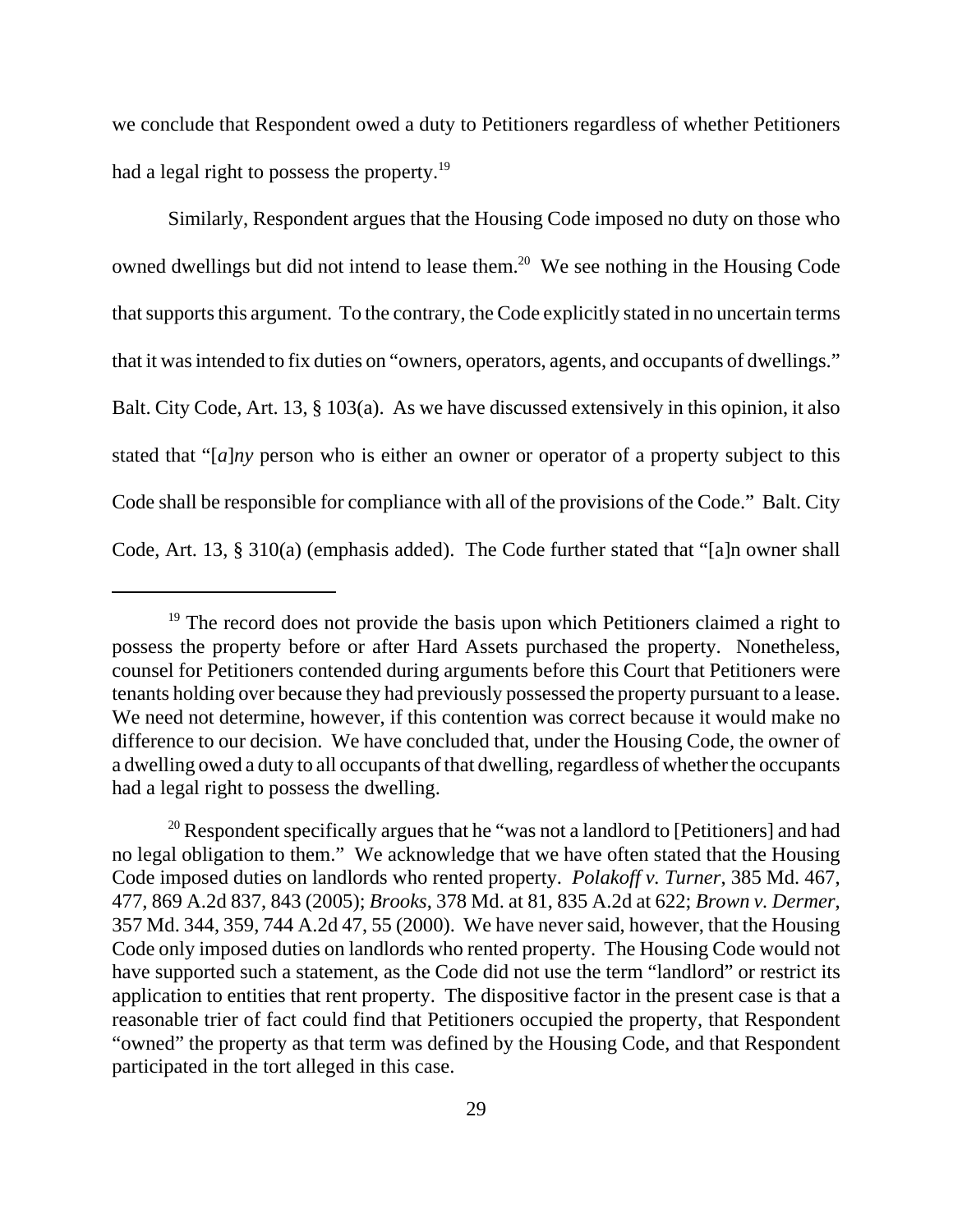be held liable for all violations of this Code in connection with any land, buildings, structure, or matter or thing owned or operated by him  $\dots$ ." Balt. City Code, Art. 13, § 310(a).<sup>21</sup> We therefore conclude that the duties that the Housing Code imposed on owners of dwellings applied even if the owners did not intend to lease their dwellings. $^{22}$ 

#### **III.**

## **Conclusion**

The Housing Code was enacted to protect the safety and well-being of occupants of dwellings. This intent was effectuated by imposing upon owners and operators of dwellings a duty to keep those dwellings in a safe condition. Respondent did not personally hold the title to the property at issue in this case, but a reasonable trier of fact could find that he controlled it within the meaning of the Housing Code. A reasonable trier of fact could also find that he personally participated in the tort alleged in this case. Accordingly, he may be held personally liable for the injuries that were allegedly caused by his failure to keep the

 $21$  The Code demonstrated that the City Council could have limited the duties of owners. For example, the Code provided an express limitation on the responsibilities of owners, stating that owners and operators were not required to comply with the duties imposed on occupants unless the owners or operators actually occupied the property. *See* Balt. City Code, Art. 13, § 310(a) (limiting owners and operators' responsibilities as occupants if the owner or operator was not an occupant). The City Council could have similarly stated that owners were only required to comply with the Code if they intended to lease their dwellings, but the City Council did not do so.

 $22$  This interpretation of the Housing Code imposes a far-reaching duty, but this duty was consistent with and supported the explicit intent of the City Council. This duty ensured that owners and operators of dwellings would be as diligent as possible in ensuring the safety of those who occupied dwellings and, ultimately, the safety of the public at large.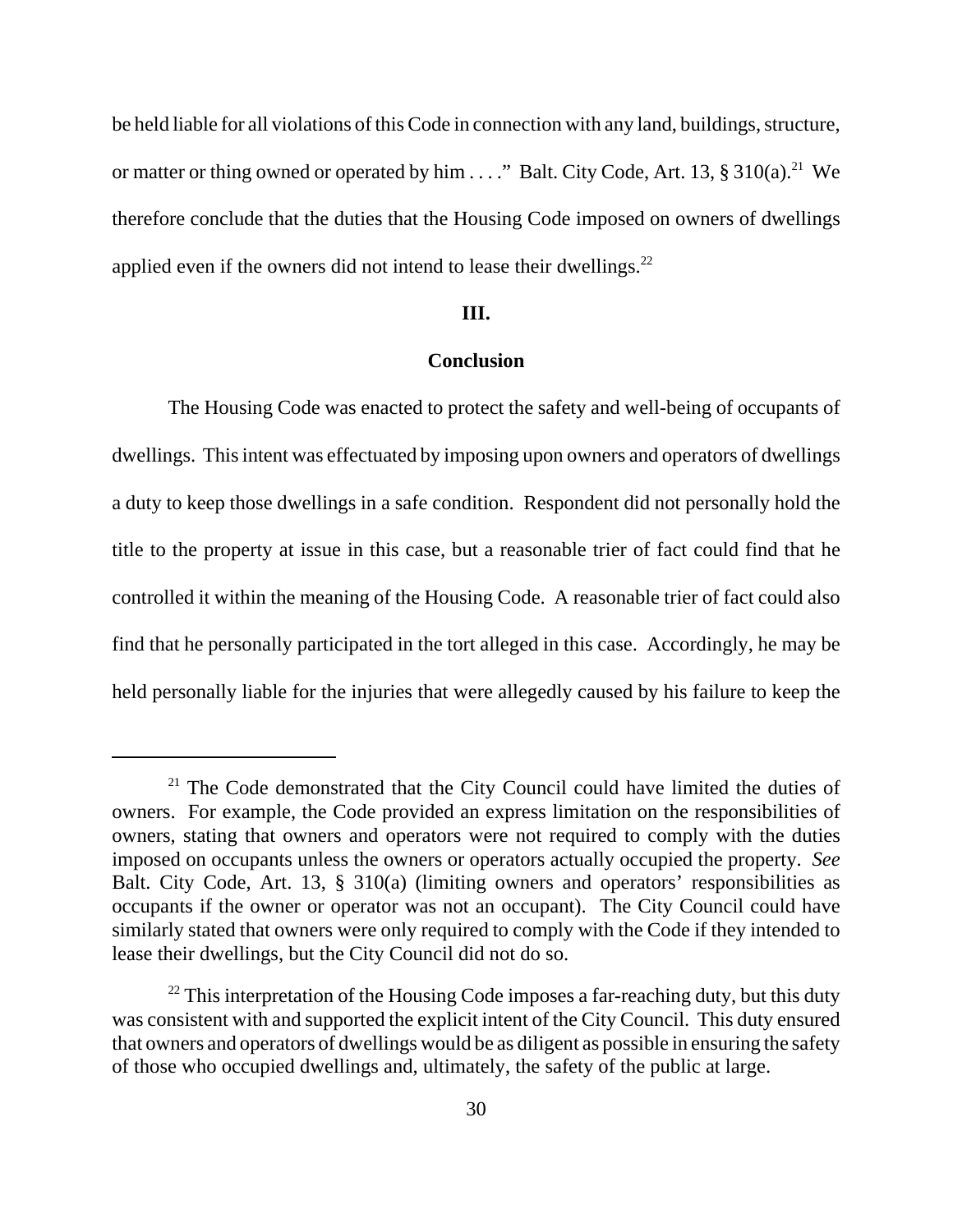property in a safe condition. Whether Respondent owned the property under the Housing Code, whether he participated in the alleged tort, whether his actions proximately caused Petitioners' alleged injuries, and, ultimately, whether he acted reasonably under the circumstances, are all matters of disputed fact. The trial court therefore erred when it granted summary judgment on behalf of Respondent.

> **JUDGMENT OF THE COURT OF SPECIAL APPEALS IS REVERSED. THE CASE IS REMANDED TO THAT COURT WITH DIRECTIONS TO REVERSE THE JUDGMENT OF THE CIRCUIT COURT FOR BALTIMORE CITY AND TO REMAND THE CASE TO THAT COURT FOR PROCEEDINGS CONSISTENT WITH THIS OPINION. COSTS TO BE PAID BY RESPONDENT.**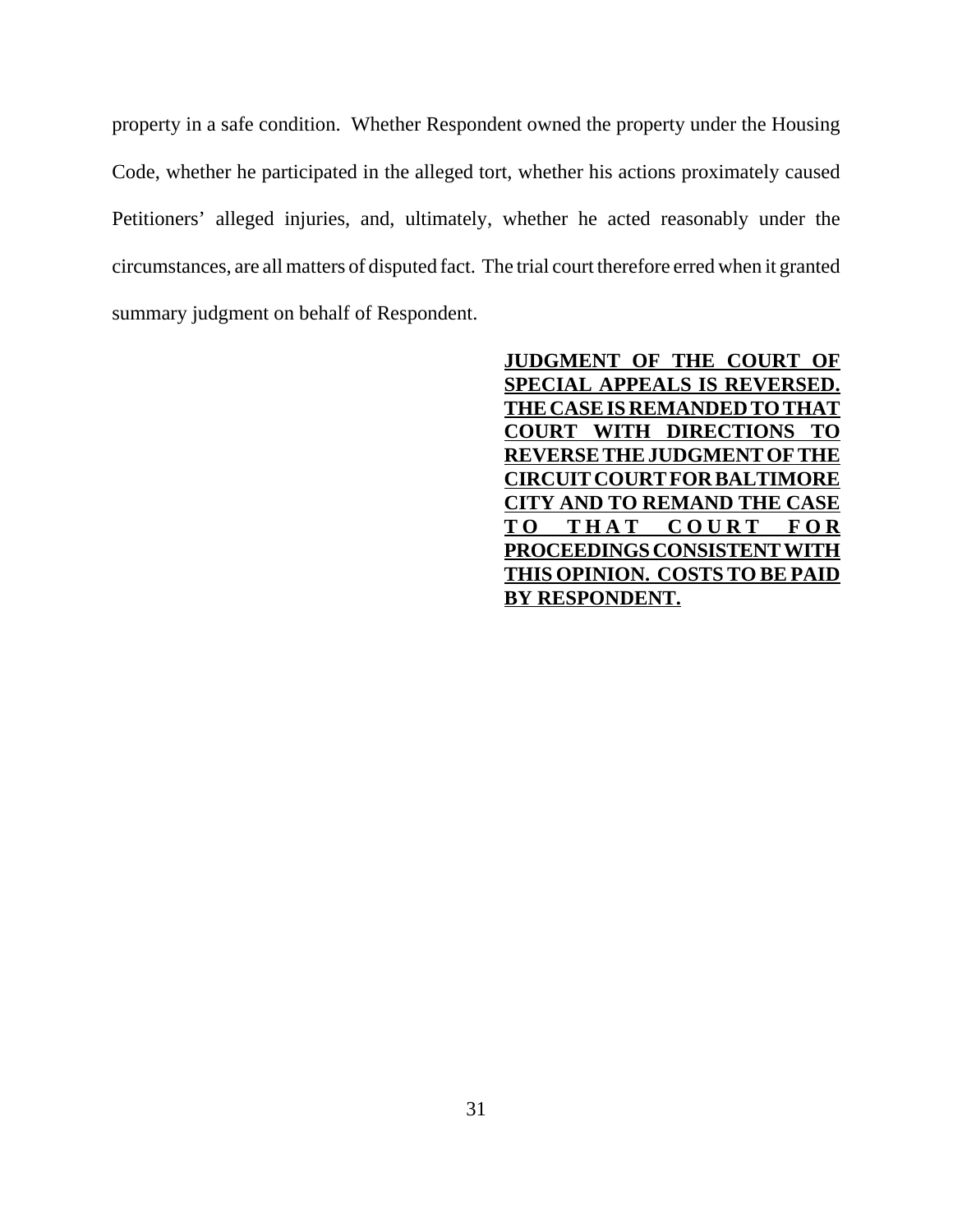# IN THE COURT OF APPEALS

# OF MARYLAND

No. 46

September Term, 2009

MONICA ALLEN, Individually, etc., et al.

 $\overline{a}$ 

l

 $\overline{\phantom{a}}$ 

 $\overline{a}$ 

v.

# JAY DACKMAN

 Bell, C.J. Harrell Battaglia Greene Murphy Adkins Barbera,

JJ.

Dissenting Opinion by Harrell, J., which Adkins, J., joins.

Filed: March 22, 2010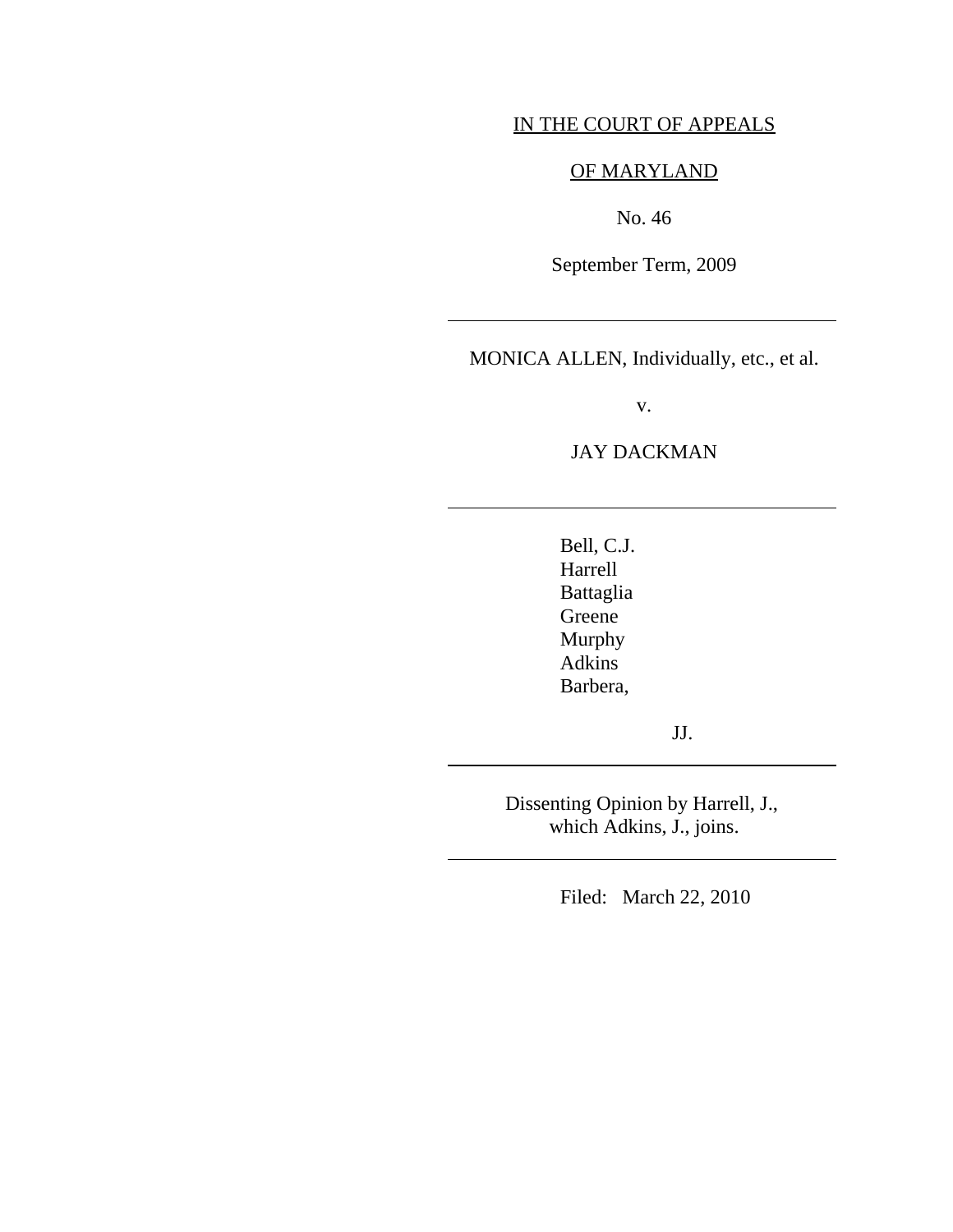I dissent respectfully from the conclusion reached in the Majority Opinion, namely, that Respondent, Jay Dackman, may be held liable personally to Petitioners as "owner" of the property involved in the present case. Although I agree with the Majority Opinion that the correct determination as to whether Respondent qualifies as an "owner" under  $\S 310(a)$ of the Baltimore City Housing Code depends necessarily upon whether Respondent had "an ability to change or affect" the title to the property, I maintain that, because Respondent did not have, *in his individual capacity*, "an ability to change or affect" the title to the property, he was not an "owner" of the property. As such, I would affirm the judgment of the Court of Special Appeals.

In reaching its conclusion that Respondent may be held liable personally to Petitioners

as an "owner" of the subject property, the Majority Opinion states:

The parties agree that Respondent did not own or hold the title to the property, so we therefore determine whether he controlled the title to the property. We have never defined the term "control" as it was used in the Housing Code, but we agree with the Court of Special Appeals that it "carries with it a requirement that the entity in question have an ability to change or affect the" interest being controlled. *Dyer v. Criegler*, 142 Md. App. at 117, 788 A.2d at 232. This definition is consistent with the common definition of the term "control." Black's Law Dictionary 353 (8th Ed. 2004) (defining "control" as having the ability to "exercise power or influence over" property). The Housing Code's definition of the term "owner" states that one category of owner is an individual who "controls the . . . title to any dwelling or dwelling unit," Balt. City Code, Art. 13, § 105(jj), so the relevant determination under the Code is whether Respondent had "an ability to change or affect the" title to the property at issue in this case.

We recognize a number of ways in which a reasonable trier of fact could determine that Respondent had the "ability to change or affect" the title to the property. Respondent stated in his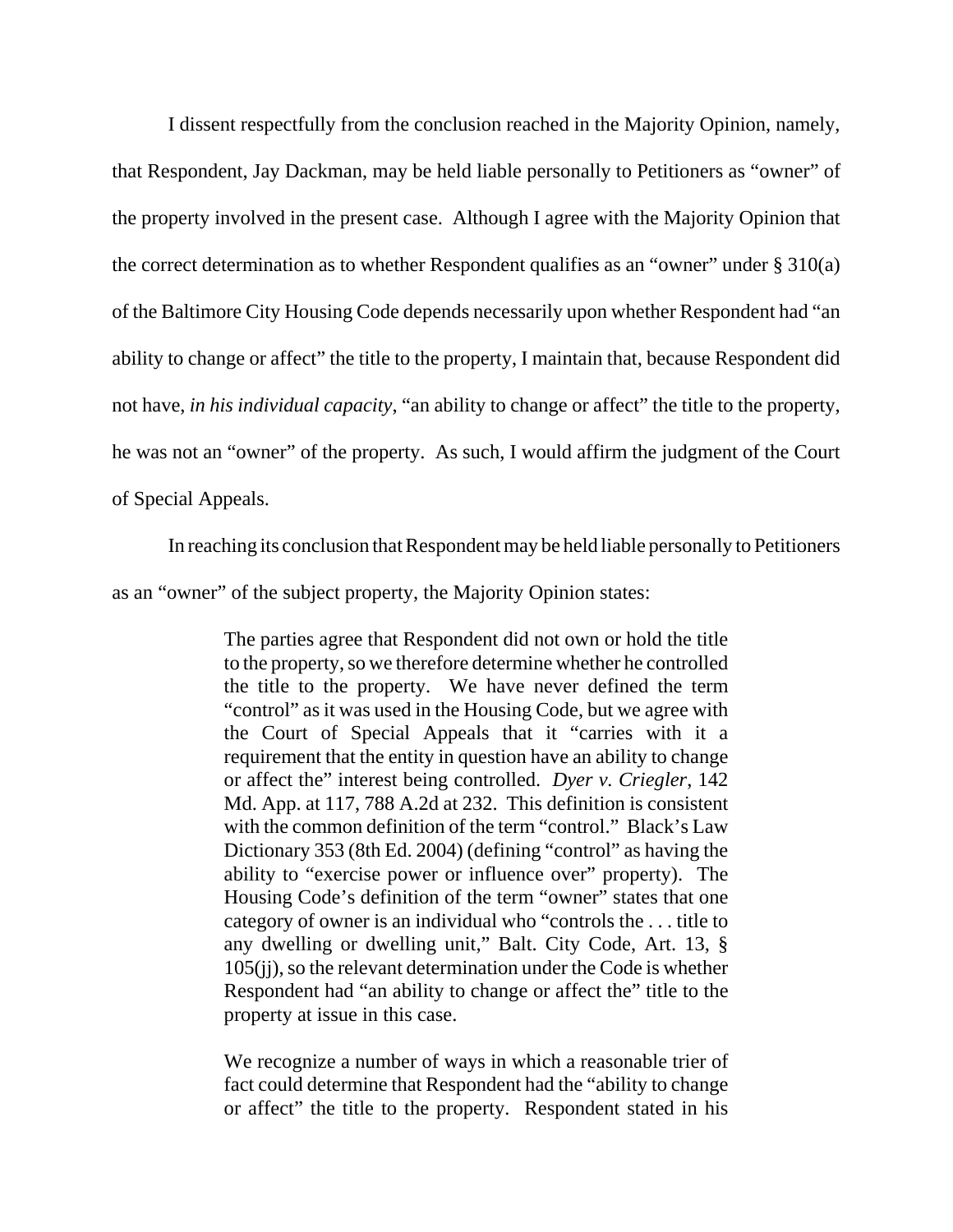deposition that he was responsible for running the day-to-day affairs of Hard Assets during the time period when Hard Assets both acquired and sold 3143 Elmora Avenue. Respondent also executed the deed certification when Hard Assets acquired the property, signed the complaint seeking to remove Petitioners from the property, and signed the deed when Hard Assets sold the property. These facts are sufficient evidence for a jury to find that Respondent may have changed or affected the title.

*Allen v. Dackman*, No. 46, Sept. Term 2009, slip op. at 16-17. The Majority Opinion, however, ignores the fact that any ability possessed by Respondent to "change or affect" the title to the property came *solely by virtue of his position as a member of Hard Assets, LLC*. Similarly, any actions undertaken by Respondent regarding the title to the subject property were undertaken *solely in his capacity as a member of Hard Assets*. Despite the Majority Opinion's reasoning to the contrary, Respondent possessed no ability to "change or affect" the title to the property *in his individual capacity*.

It is undisputed that Hard Assets, LLC, acquired, held, and sold the title to the subject property. In doing so, although Hard Assets acted, of necessity, through one of its individual members, namely, Respondent, Hard Assets nevertheless was the entity that maintained the "ability to change or affect" the title to the property. *See Bob Holding Corp. v. Normal Realty Corp.*, 223 Md. 260, 266, 164 A.2d 457, 460 (1960) (noting that a corporation is able to act only through individuals). On the other hand, there is no suggestion in the record that Respondent, in his individual capacity, possessed the legal "ability to change or affect" the title to the property. The actions undertaken by Respondent on behalf of Hard Assets, such as executing the deed certification when Hard Assets acquired the property or signing the